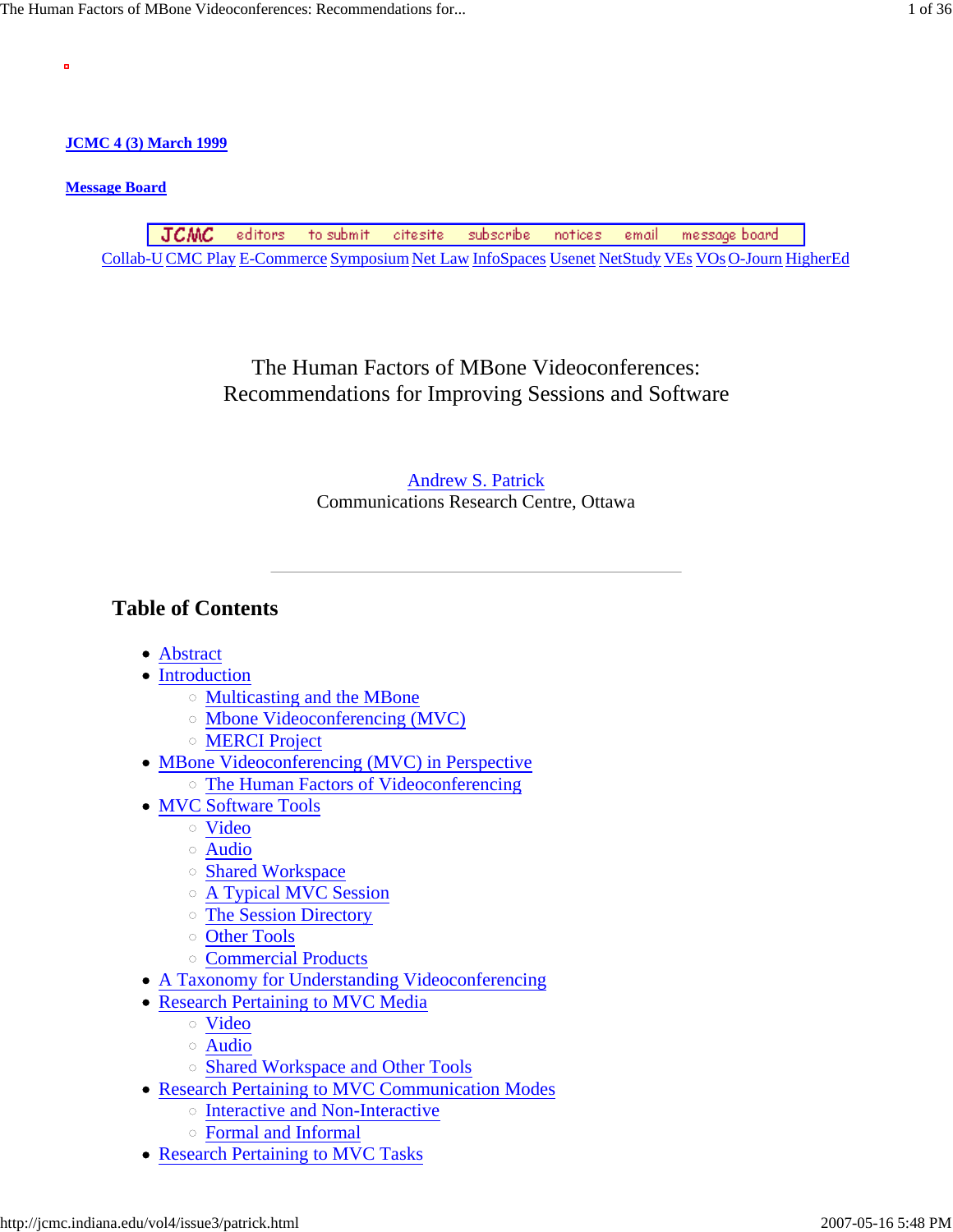- Meetings and Collaborative Work
- Distance Education
- Entertainment
- Summary of Recommendations
	- o Session Organizers
	- Software Developers
- References
- About the Author

## **Abstract**

The "MBone" is the portion of the Internet that has implemented a new computer network technology called "multicasting". Multicasting supports efficient distribution of network traffic to multiple users simultaneously. Videoconferencing is the most common MBone application in use today and this paper reviews the human factors issues related to MBone videoconferencing. Three parameters of human factors concerns are defined: the task of the session (meeting, education, entertainment), the media used during the session (video, audio, shared workspace), and the communication modes involved (interactive vs. non-interactive and formal vs. informal). Videoconference sessions and software can be placed in this parameter space and this can provide valuable information about the technical and human requirements. The human factors research literature relevant to each of these parameters is reviewed and the current MBone tools are analyzed. Specific recommendations are made for MBone session organizers and software developers. These recommendations are not all specific to multicasting and will be of interest to people developing or using any videoconference system.

### **Introduction**

Imagine a new Internet service where users can see and hear each other over the network in real time. Imagine that this service lets users talk, debate, share information, be entertained, and learn. These users can be located anywhere in the world and their picture and voice will be transmitted instantly. The users can come together in pairs or small groups for intimate conversations, or they can form very large groups, numbering in the thousands, to witness an important event. Dream that this new service is free, once the users are connected to the Internet, using software technology that is readily available for all modern computer systems. Finally, imagine that the service does not place astronomical loads on the Internet as more and more users learn to enjoy it.

This new Internet service is not a dream -- it is available today on some networks around the world and it is called "The MBone" (Kumar; 1996; Macedonia & Brutzman, 1994). It is based on two recent developments in computer and network technology. The first is an advance in multimedia codecs that allows audio and video to be encoded and compressed, transferred over the Internet, and uncompressed and decoded on standard desktop computers. The second is a new Internet technology for transferring multimedia data efficiently.

The "MBone" is defined as the portion of the Internet that has implemented these developments, and it is growing every day (Kumar, 1996). It is likely that this new service will have a very large impact on the Internet and how it is used, perhaps as large as the impact of the World Wide Web (see Mark Weiser's forward to Kumar, 1996). Thus, the MBone may be the next "killer application" for the Internet.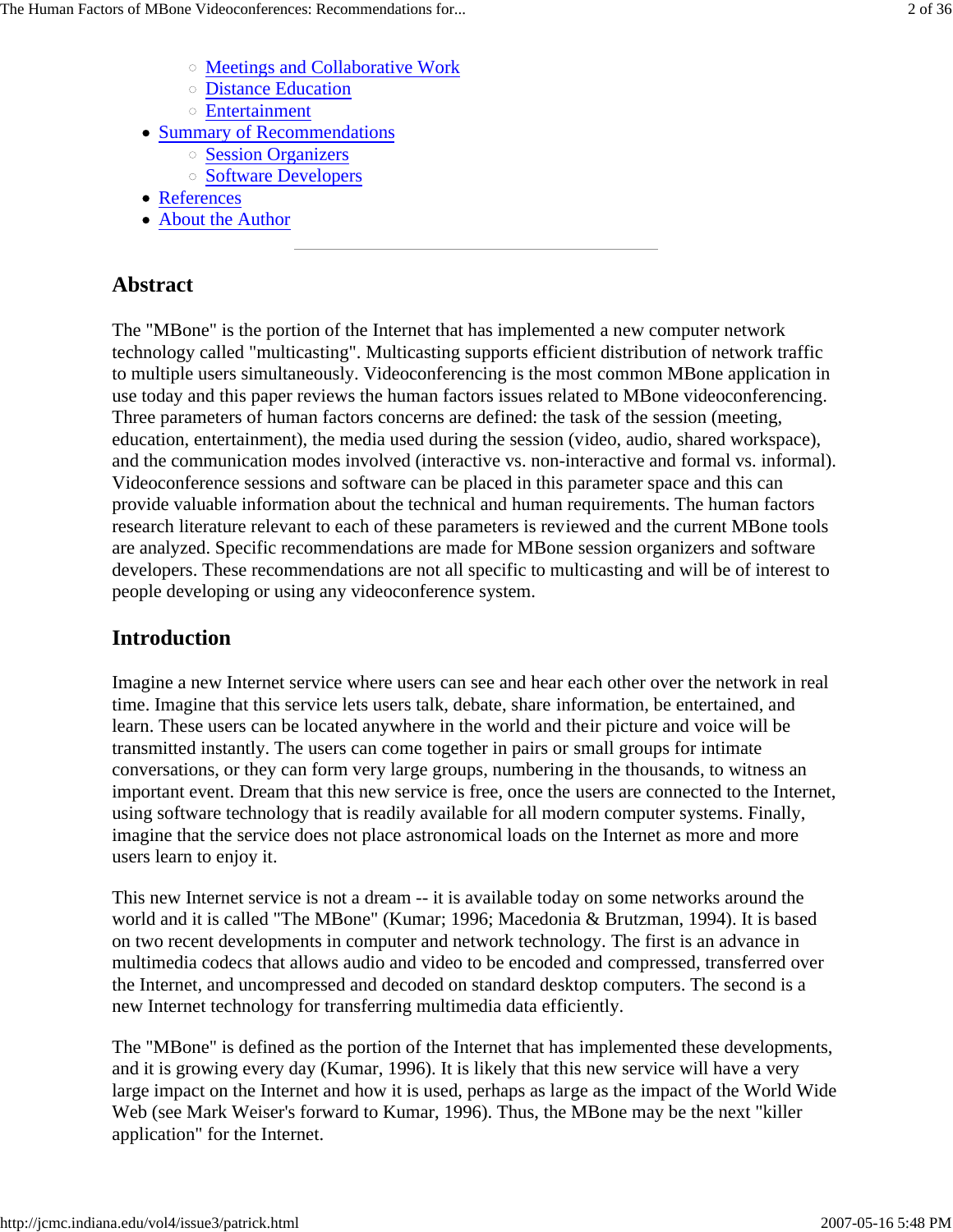There are a number of factors that are contributing to the rate that the MBone is being deployed. First, implementing the MBone is a difficult technical task that requires advanced knowledge of Internet protocols and routers. Second, support for the MBone protocols must be provided in the network itself and cannot be installed by end users. Third, the MBone technologies have developed gradually and have been relatively unstable and unpredictable in the past, making many potential users hesitant. Fourth, the end user applications developed for the MBone are still immature and difficult to use especially in comparison to more highly developed multimedia applications. Fifth, the Internet is often congested and this leads to unacceptable audio and video quality. Sixth, there is little compelling content available on the MBone and too few people to support personal communications and too little high quality production material to support a mass audience. Seventh, the content that is available on the MBone is usually badly produced, often created by pointing a camera at the front of a classroom, making the service pale in comparison to television or films.

The goal of this report is to examine some of the reasons why the MBone is developing slowly and make recommendations that may accelerate its adoption. The MBone is very much like broadcasting and videoconferencing combined and yet many of the lessons learned in these areas have been ignored. There is much to be learned from examining previous research on videoconferencing systems in particular that can be applied to improving the MBone.

Gale (1992) suggests that "videoconferencing brings with it a history of failed promises" (pg. 517). Videoconferencing was very popular for a time and many corporations built special conference rooms and installed thousands of dollars worth of equipment. Promises were made about better communications and reduced travel budgets. Today, videoconference rooms sit empty and remote conferences have not replaced travel. The MBone is also very promising but it could suffer the same fate as videoconference rooms. By examining how videoconferencing systems are used and not used, and how the technology affects the people who use it, we can learn valuable lessons that may help to make the MBone more useful and valuable.

# **Multicasting and the MBone**

Multicasting is a new computer network technology emerging on the Internet that allows the efficient distribution of network traffic to multiple users simultaneously. Multicasting can be understood by contrasting it with two other network technologies, broadcasting and unicasting (see Figure 1). In broadcasting, traffic sent from a source is distributed to all segments of the network, even portions where there are no receivers for the message. Broadcasting is efficient because only one copy of the data is sent, but it is inefficient because the data is sent to portions of the network where there may be no receivers.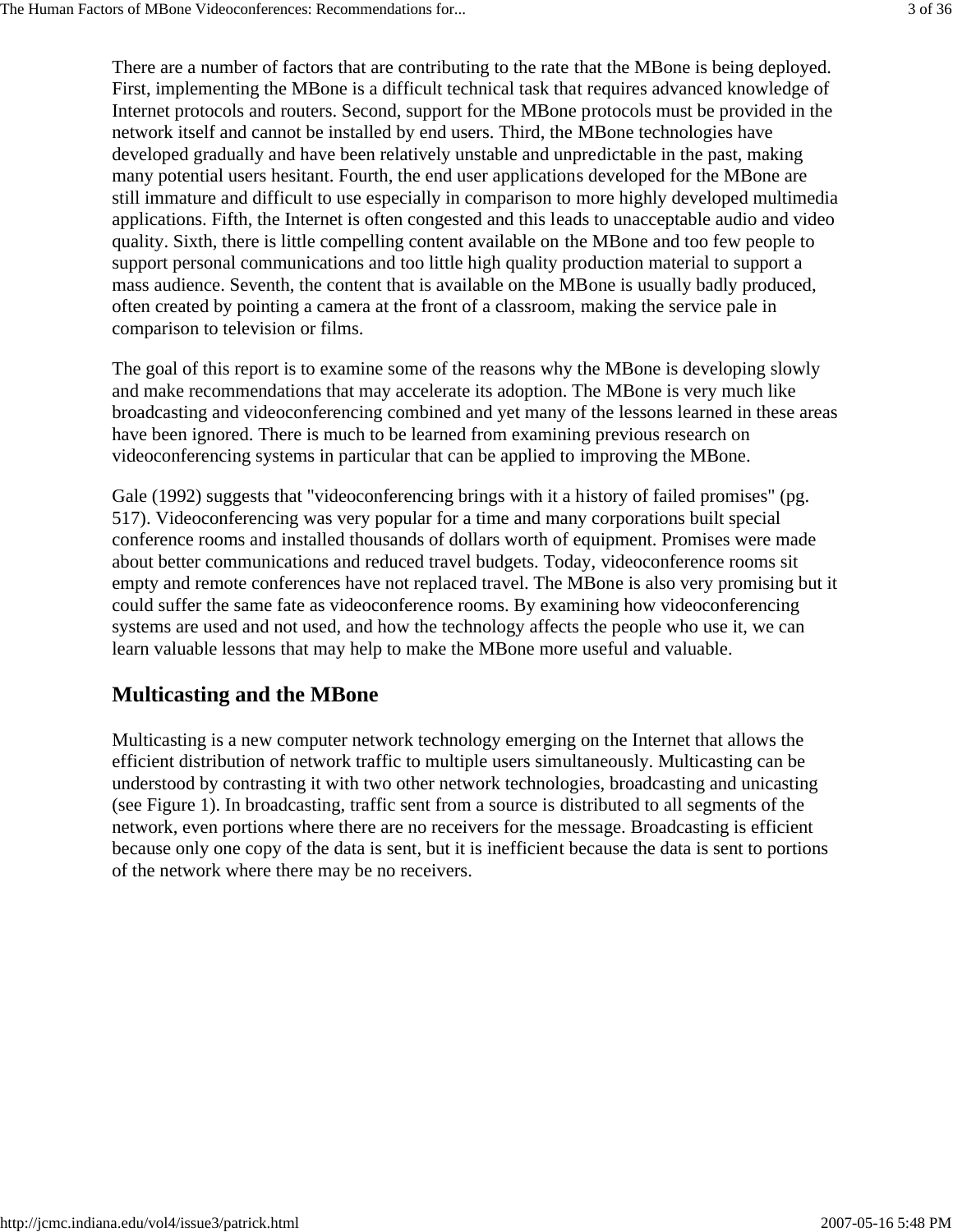

#### **Figure 1: Comparison of broadcast, unicast, and multicast technologies. The computer icon represents a sender, and the person icons represent recipients.**

Unicasting, on the other hand, sends data only to the portions of the network where there are users interested in receiving it, making it more efficient than broadcasting in that respect. With unicasting, however, a new copy of the data must be sent for each individual receiver and this makes the technology inefficient.

Multicasting combines the best aspects of broadcast and unicast. Only one copy of the data is sent and it is only sent to the portions of the network where there are users interested in receiving it. Multicasting is implemented by routing processes that keep track of the data streams in use and adjust the data routing rules accordingly.

A simple example was used in Figure 1 where there is one sender and multiple receivers. With all of these distribution methods, however, it is possible for all the users to act as both senders and receivers. This situation is shown for the multicasting technology in Figure 2. Here all the users are acting as peers, each one sending and receiving network traffic. This situation, which is common during interactive videoconferences, is made much more efficient by the multicasting technology.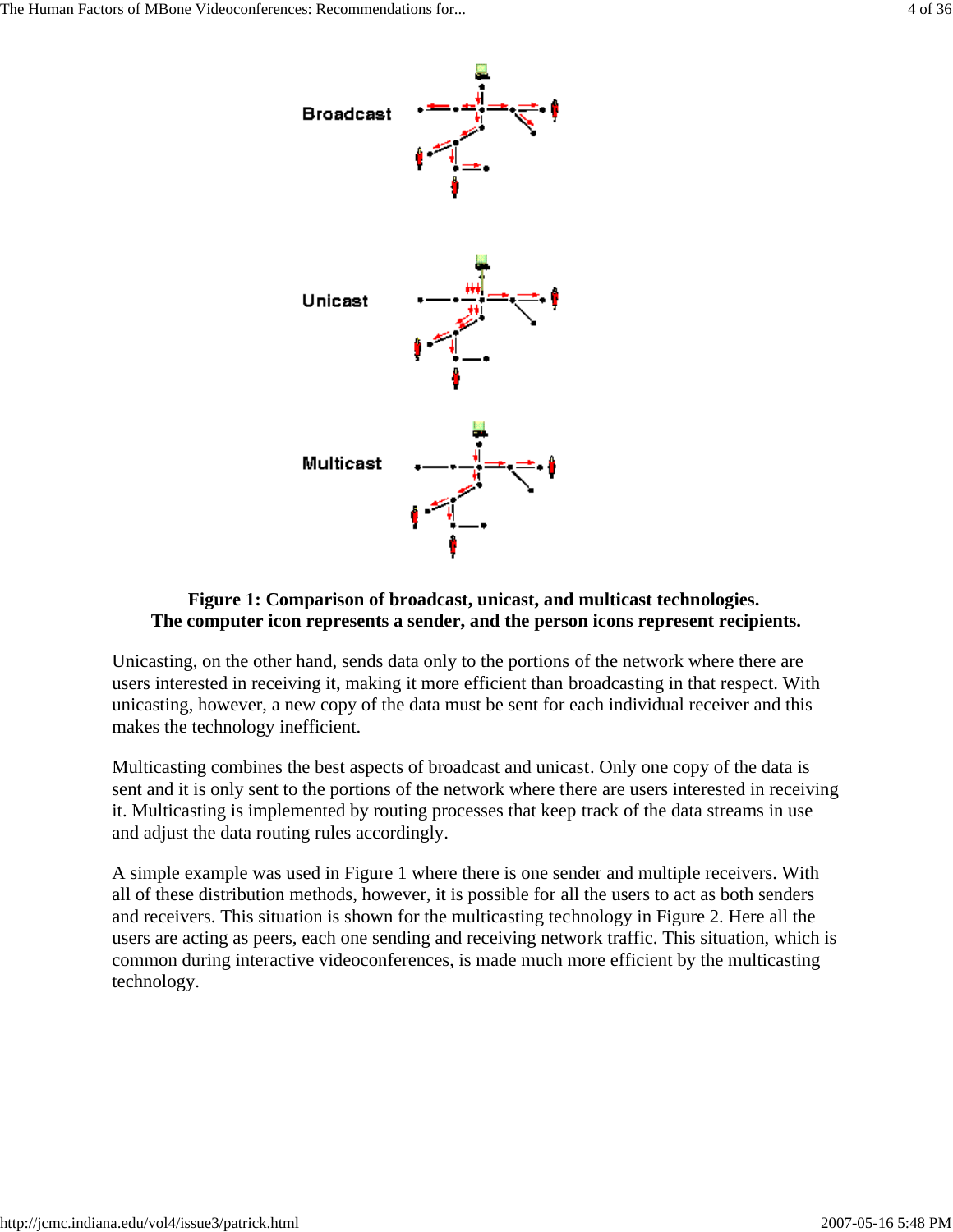

#### **Figure 2: Multicasting with numerous sender/receivers. The person icons represent sender/receivers.**

Enabling multicasting does take time and technical expertise so the MBone primarily consists of large institutions with good network administration resources. Moreover, since the most popular multicast application, videoconferencing, does require significant amounts of bandwidth (500 Kb/s is considered a starting point for an institutional link), multicasting is most popular with institutions that have a large Internet access capacity. Even with these restrictions, however, the MBone has grown to include thousands of networks around the globe and is currently available to perhaps 50,000 Internet users. Some groups are working to encourage the deployment of multicasting more widely, including industry consortia and an IETF "MBone Deployment" working group. Multicasting will also be a standard component of IPv6, the next generation Internet protocol currently under development. Thus, multicasting is an efficient and useful technology that will be deployed on the Internet and it will likely be an important component when building network applications for the future.

### **MBone Videoconferencing (MVC)**

Videoconferencing is the most common MBone application in use today. Typical videoconferencing applications digitize images and sounds at one site, encode them into a standard format, and transmit the resulting data over a network connection. At the receiving site the data is collected, decoded, and presented to the user. The multimedia data produced during videoconferencing is very bandwidth demanding. Audio encoding schemes typically require 71 Kb/s, while low quality video (2-5 frames per second) requires 128 Kb/s. Multicasting provides a distinct advantage for videoconferencing because of its ability to distribute data efficiently to multiple users without redundancy on the network connections.

MBone Videoconferencing (MVC) is currently being used in a variety of communication situations. One of the main uses is to transmit scientific and technical conferences to users around the world. For example, the Internet Engineering Task Force (IETF) is the forum where new Internet technologies are developed and standardized. Remotely attending IETF meetings, which take place 3 times a year around the world, was one of the initial motivations behind the MBone and the MVC applications. The MBone technologies are a product of the IETF and transmission of IETF conferences continues to be a significant use of the MBone. MVC is also used for similar sessions, including lectures and seminars from university campuses, concerts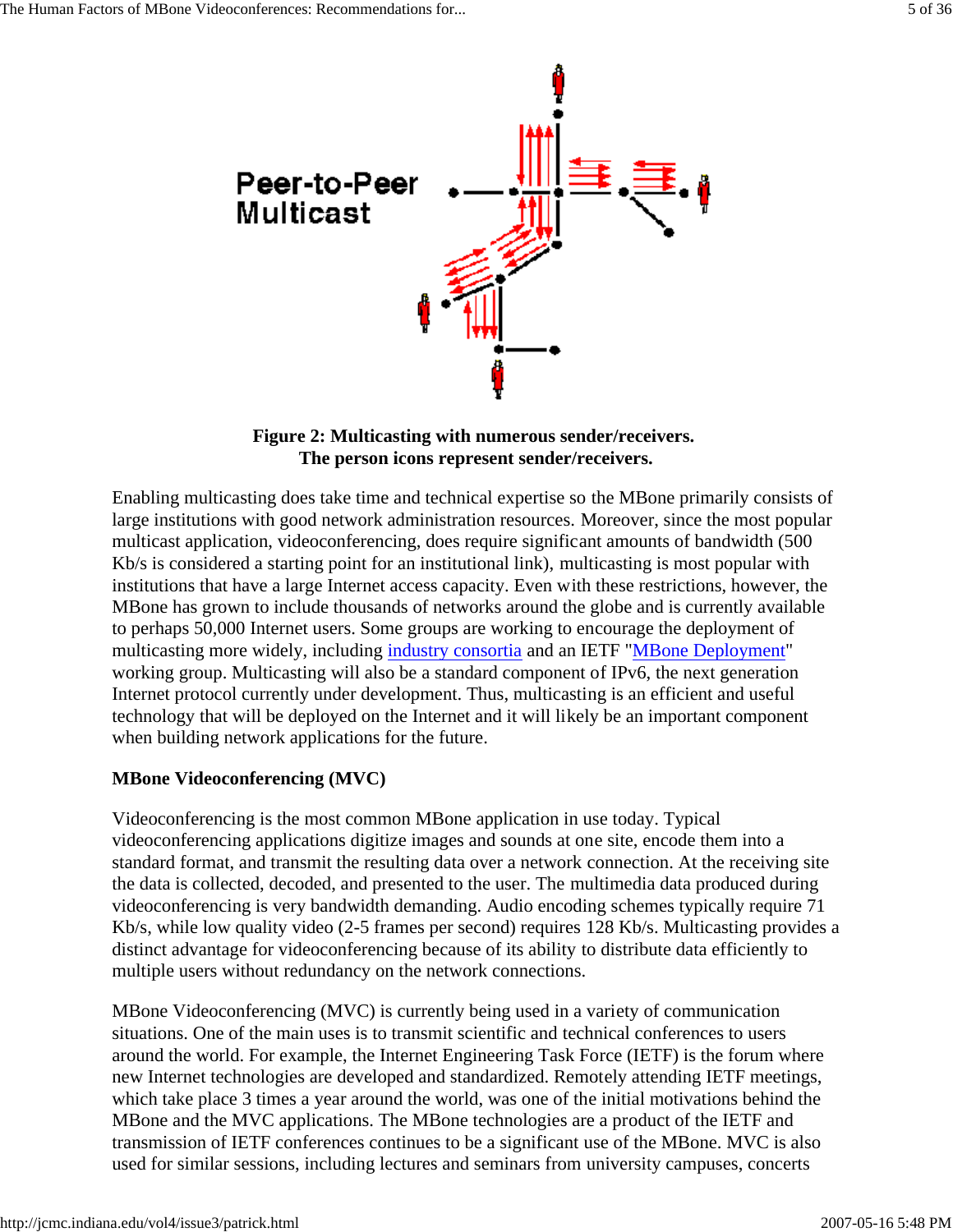and other forms of entertainment, and current events (such as coverage of the NASA shuttle missions).

Each of these examples, however, involves a one-way form of communication -- there is one transmitter (the conference location or event organizer) and many receivers passively view the material. MVC can also be used in two-way situations where multiple users are both transmitters and receivers. Collaborative work meetings are the best example, where workers discuss topics and work on shared documents. Collaborative work sessions are not as common as one-way sessions on the MBone but they do occur. (It is possible that two-way MVC sessions are more common than first appears, as most collaborative sessions may not be advertised publicly.) For this paper, videoconferencing is defined broadly to include both one-way and two-way sessions, and sessions that may, or may not, involve a video channel and other communication channels.

#### **The MERCI Project**

#### MERCI

(for Multimedia European Research Conferencing Integration) was a research and development project coordinated by University College London (UCL) and supported by the European Commission Fourth Framework Telematics Application Programme. The goal of MERCI was to further the development of multimedia conferencing tools. The project consisted of a number of work packages, one of which was concerned with "usability and assessment". This package was to ensure that user needs were fully understood and the MVC tools were usable. This paper was prepared as part of the MERCI project to review the human factors literature with a focus on issues related to MBone videoconferencing. The review is not intended to be exhaustive but instead covers recent papers that are relevant to the MBone technology.

## **MBone Videoconferencing in Perspective**

There is a long history of videoconferencing, perhaps beginning in the 1950's with AT&T's Picturephone. This device combined the normal audio functions of a telephone with a slow video transmission from each end of the link. The Picturephone was first demonstrated widely at the 1964 World's Fair and the interest was very high, with the public lining up for hours to see the new technology (Gale 1992). Later, Picturephones were installed in Pittsburgh and AT&T had hopes of deploying more than one million phones nationwide by 1980. The Picturephone was not successful, however. The equipment was too bulky and the controls were awkward to use. The pictures were small and the image quality was poor. Finally, there was some suggestion that people did not want to be seen when answering the telephone, especially in their homes.

In the 1980's and early 1990's there was great interest in room-based videoconference systems. Cameras and video monitors were installed in special meeting rooms linked together by telecommunication lines, often ISDN or dedicated leased lines. Special equipment was installed to control the devices and compress the multimedia data for transmission. A lot of money was spent on room-based videoconference systems, including money for custom rooms and furniture to accommodate the technology (e.g., special lighting and trapezoid-shaped tables). There were high hopes that the videoconference systems would allow people to communicate over vast distances, work better, and reduce travel budgets.

The reality is that room-based videoconference systems have not been very successful (Tang & Isaacs, 1992). The equipment is expensive, not standardized, and difficult to use. The systems require specialized connections and leased lines that are expensive and difficult to administer. On the human side, the conferences have to be booked in advance and this requires formal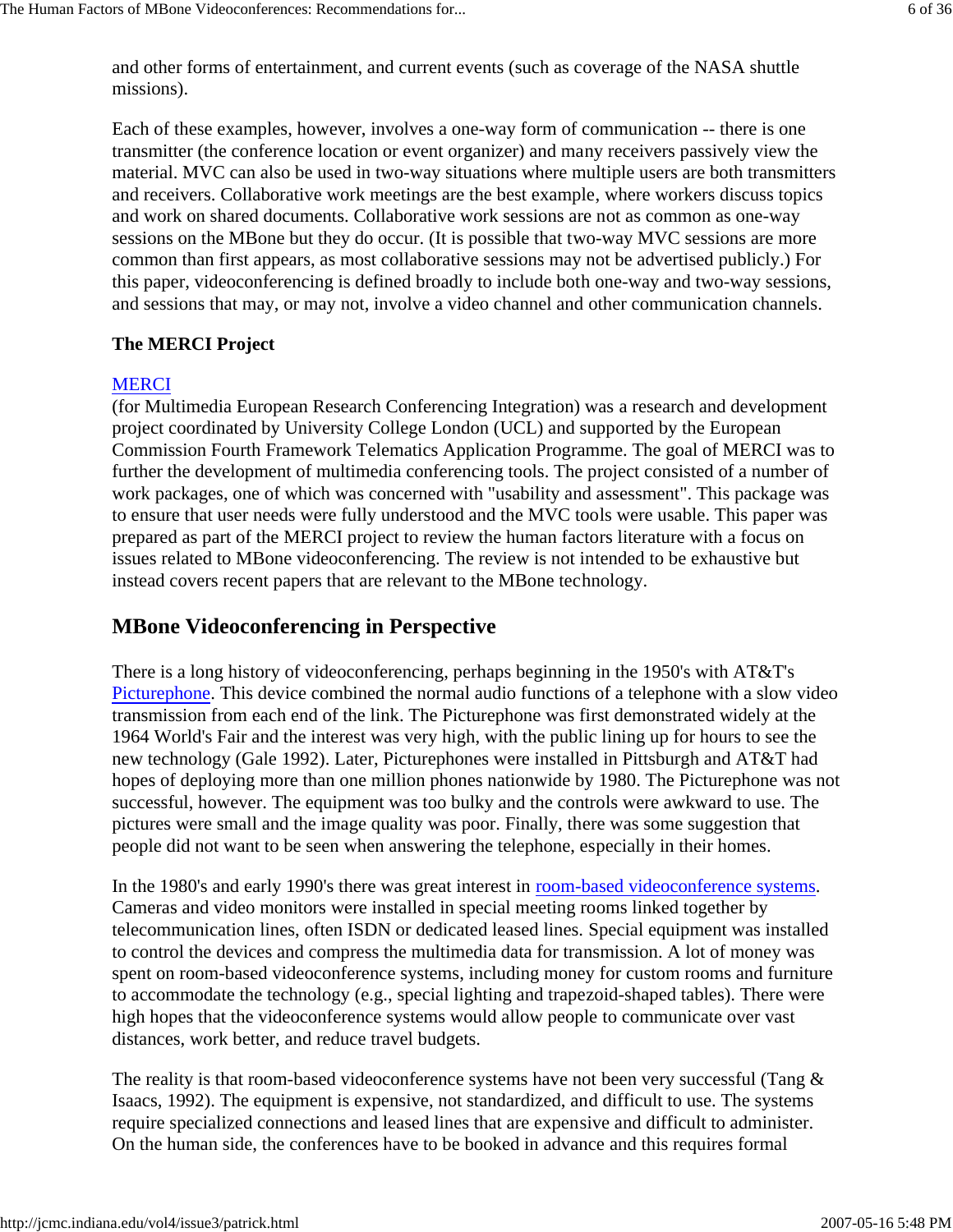meeting planning and limits spontaneous use. Finally, room-based systems often have a limited ability to share the objects of work, data and applications, and this makes effective communication difficult.

The latest trend is desktop videoconferencing (which includes MBone videoconferencing), where the audio and video interaction is done in the users' home or office using multimedia desktop computers. Such systems eliminate some of the problems of room-based systems, such as scheduling problems and the need for special rooms. In addition, the desktop videoconferencing system can be integrated into the familiar computing environment and support sharing data and desktop applications. Since these systems are in the office, users can do other office tasks while they are conferencing. This can be an advantage or disadvantage depending on the situation.

Desktop videoconferencing systems use one of two communications schemes: circuit-based or packet-based (Willebeek-LeMair & Shae, 1997). Circuit systems use a dedicated connection for the videoconference, usually ISDN and the H.320 codec standards. In contrast, packet systems usually use general data connections for the videoconference, often Ethernet or Token Ring LANs. Circuit systems have the advantage of dedicated bandwidth for the videoconference, which means that other data traffic will not interfere. Circuit systems require additional equipment, however, when more than two parties want to join a conference. Multipoint Control Units (MCU) must be used to connect multiple parties into a single conference. The MCU controls how the audio and video is distributed to all the conference participants. The multimedia routing performed by the MCU can be simple or complex. For example, MCUs may simply distribute the video according to which party is currently sending audio so all users only see the speaker. More sophisticated MCUs can give the users some control over what they see during a conference, or even multiplex all the views into a combined video stream.

Packet systems have an advantage because MCUs are not required -- all the participants receive all the videoconference data. This does mean, however, that the end-user application must take on the role of the MCU and make decisions about who is seen and heard during a videoconference (e.g., decoding all the video or following the speaker). Packet systems usually do not have dedicated bandwidth for the videoconference so other network traffic can cause interruptions. Also, because there is no specialized videoconference channel and the multimedia bit rates can vary, synchronization of the various multimedia streams can be more difficult in packet systems. MBone videoconferencing is an example of a new packet-based system that uses an efficient protocol (multicasting) for distributing data to multiple receivers.

#### **The Human Factors of Videoconferencing**

In parallel to the history of videoconferencing, there has been a history of concerns about the human factors of mediated communication systems. Much of the development and use of these systems has been driven by technology advances with little consideration for actual human communication. It has become clear that successful systems will have to take into account what is known about human communication. Developers need to understand the nature of the communication that takes place in a particular location or context. Failure to do so may lead to technology that is not used or not trusted. For example, Harper et al. (1991) found that a new automated air traffic control system was under-used and distrusted because the designers failed to consider the ways controllers communicate in their jobs.

It is also important to examine what communication functions are enabled by various technologies, and what may be hindered. Tang et al. (1994) found that technologies that took too long to setup and were unreliable tended to hinder communication and users avoided them.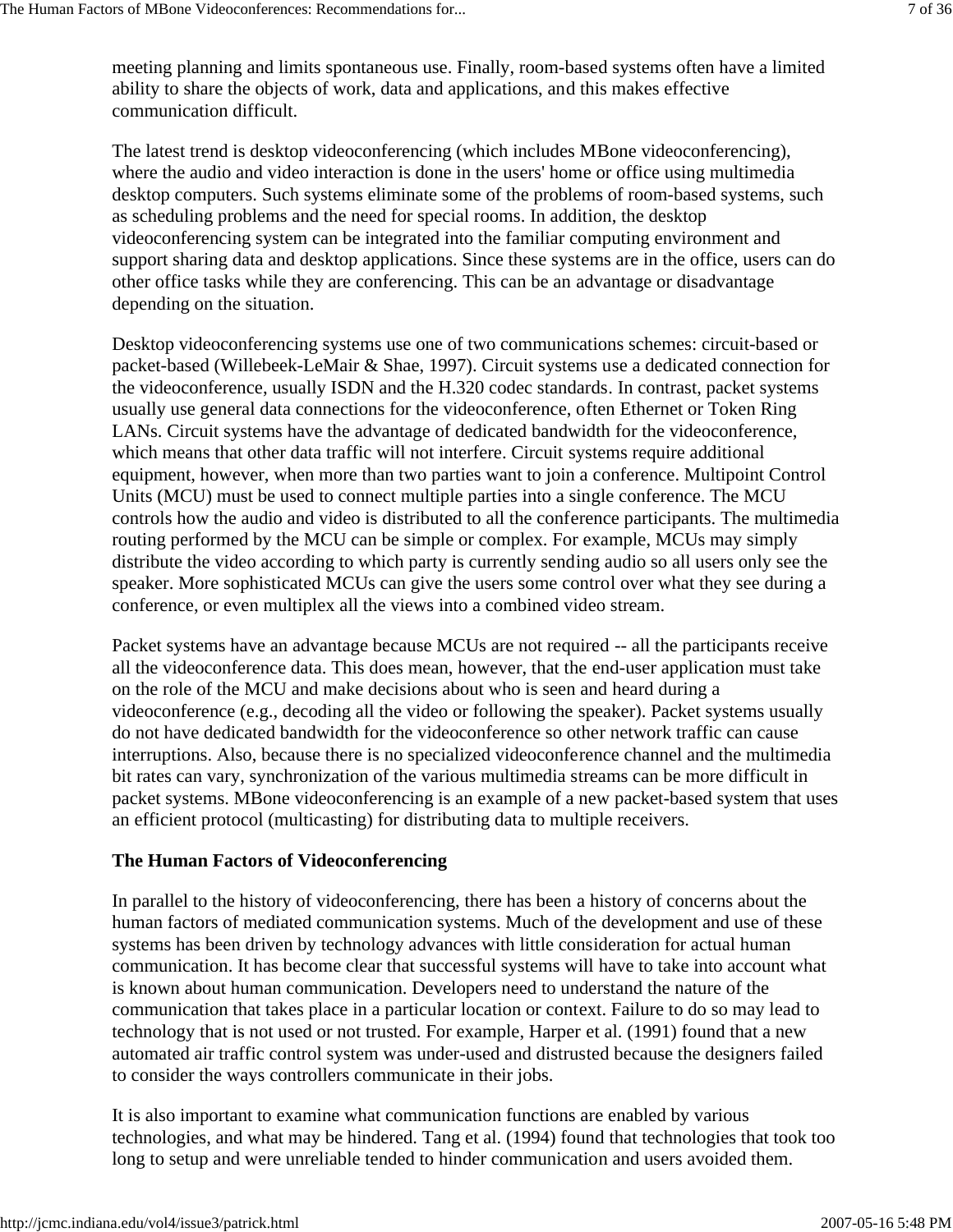Consideration must also be given to how organizations adapt and change with the introduction of technology.

All of these concerns apply to MBone videoconferencing. After reviewing the MVC technology, we will consider the forms of communication that are facilitated and hindered by this technology. We will also consider the human context set by the tasks being undertaken when the technology is used.

## **MVC Software Tools**

A variety of MBone videoconferencing tools has been developed. Most of the applications were developed by IETF committee members and are freely available, although some commercial applications are starting to appear. The most common platform for building MVC applications has been Unix and most of the interfaces have been built using Tcl/Tk. This combination gives the applications a modular form (separate programs for each function) and a similar "look and feel". MVC applications are now being ported to other platforms, most notably Windows95/NT, but they often retain the Unix tradition and visual appearance.

#### **Video**

The most common video application is "VIC" (for VIdeo Conferencing), developed by the Network Research Group at the Lawrence Berkeley National Laboratory (LBL). As can be seen in the right side of Figure 3, VIC displays a thumbnail-sized picture of each transmitting source along with identification and bandwidth information. VIC users can select one or more of these sources for a larger display, as is shown on the left side of Figure 3. Users can control their video transmissions by selecting options from a "menu" panel (not shown).



**Figure 3: The VIC interface.**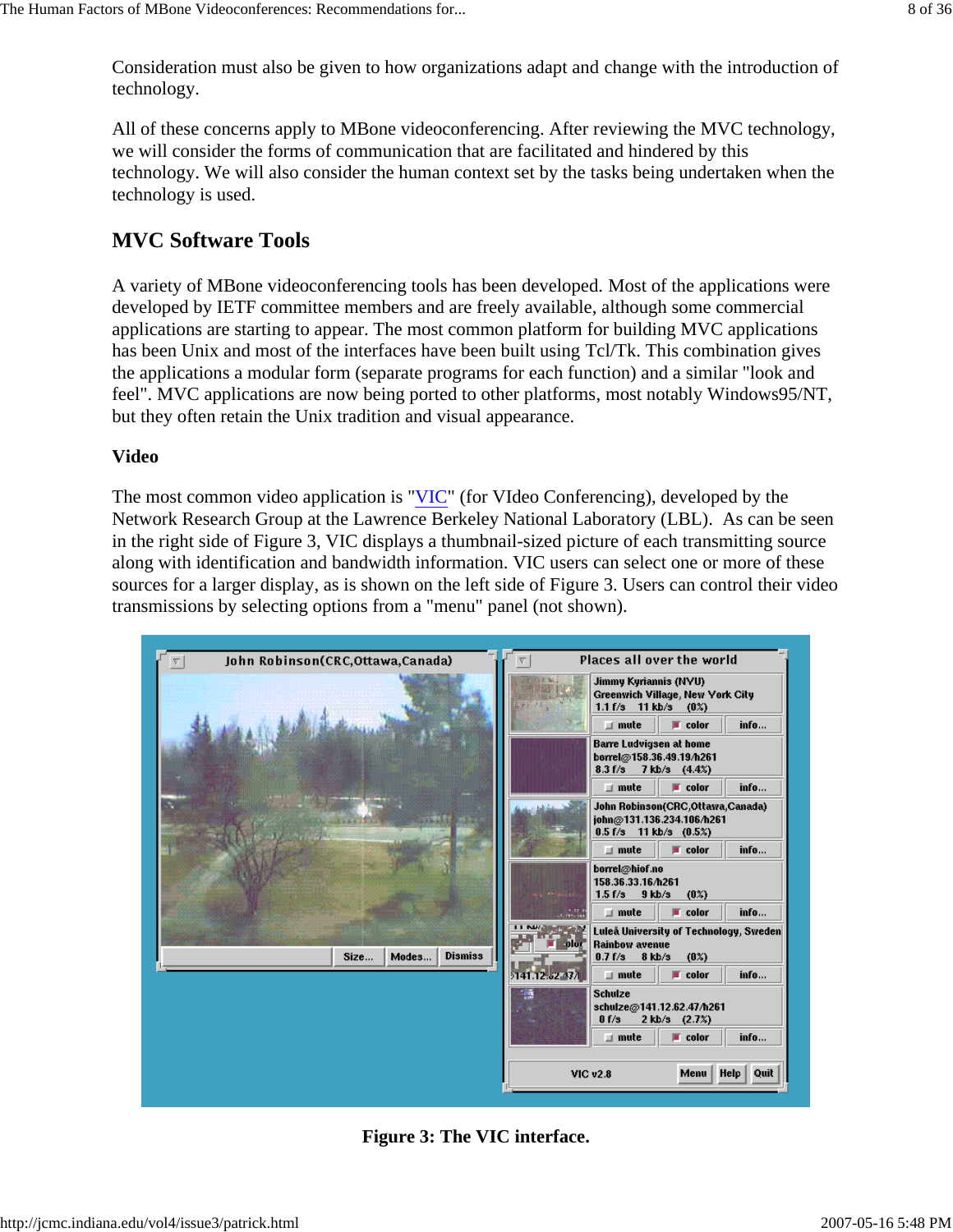VIC supports a number of video encoding schemes, including JPEG, H.261, and CELL B. VIC also supports a variety of frame rates and bandwidth settings that are under the control of the sender. When the H.261 encoding is used with a typical bandwidth setting of 128 Kb/s the result is a video frame rate of 4-6 frames per second for most video material.

#### **Audio**

There are two audio applications in common use today. "VAT" (for Visual Audio Tool) was also developed at LBL. The VAT interface is shown in Figure 4. A list of users participating in the session is displayed on the left side of the tool while microphone and speaker controls are displayed on the right. VAT users can obtain more information about the other users by selecting a name in the list. Again, users control various audio options from a "menu" panel (not shown).

| <b>MBone RTP Audio</b>                |                       |               |
|---------------------------------------|-----------------------|---------------|
| Andrew Patrick, via CANARIE NTN       | $\blacksquare$ listen | <b>⊥</b> talk |
| Atanu Ghosh (UTS)                     |                       |               |
| Bill Fenner (Xerox PARC)              |                       |               |
| Dan Beavers (McDonnell Douglas @ KSC) |                       |               |
| David Meyer (UO)                      |                       |               |
| dlb dlb                               |                       |               |
| <b>Dwight Spencer (TeleEducation)</b> |                       |               |
| Elan Amir (UC Berkeley)               |                       |               |
| evi nemeth (u. of colorado)           |                       |               |
| <b>Hugh LaMaster</b>                  |                       |               |
| Jeremy Hall (UUNET Technologies)      |                       |               |
| John Hawkinson (BBN Planet)           |                       |               |
| Kim Hyungsuk (Korea Telecom)          |                       |               |
| Len Rose (netsys.com)                 |                       |               |
| Liming Wei (cisco/home)               |                       |               |
| Matt Crawford (Fermilab)              |                       |               |
| <b>Michael Bowen- TCG CERFnet</b>     |                       |               |
| Michael Speer(Sun)                    | $\Box$ Keep Audio     |               |
| LBL Visual Audio Tool v4.0b2          | <b>Help</b><br>Menu   | Quit          |

#### **Figure 4: The VAT interface.**

The VAT tool supports a number of audio encoding schemes that differ in their sampling rate and packet frame size: pcm (78 Kb/s), pcm2 (71 Kb/s), pcm4 (68 Kb/s), dvi (46 Kb/s), dvi2 (39 Kb/s), dvi4 (36 Kb/s), gsm (17 Kb/s), and lpc4 (9 Kb/s). VAT is most often used in pcm2 mode, which results in audio quality that is equivalent to a telephone call. When audio packets are lost or delayed on the network, however, the audio quality deteriorates rapidly.

"RAT" (for Robust-Audio Tool) was developed at University College London (UCL) and it uses an interface that is very similar to VAT (see Figure 5). Again, the list of participants is shown on the left and the audio controls are on the right. RAT also supports the pcm, dvi, gsm, and lpc audio coding schemes with different packet frame sizes. The main distinction between RAT and VAT is that RAT supports a redundant audio-encoding scheme that maintains audio quality over congested Internet connections. Redundant coding means that each audio packet is sent twice so that any missed fragments can be replaced before the audio is played to the user.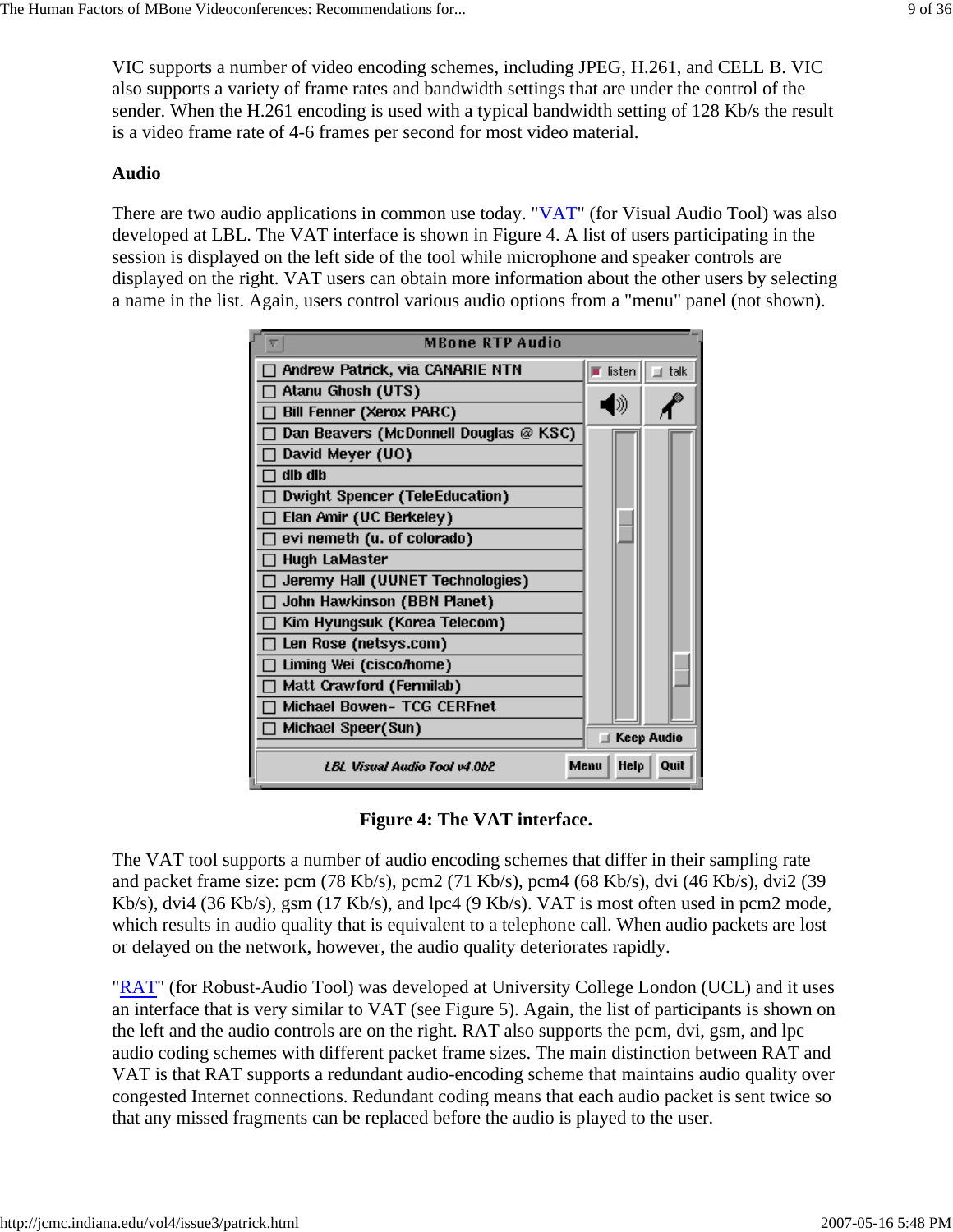

**Figure 5: The RAT interface.**

Another MVC audio tool is Free Phone, developed by INRIA in France. Free Phone is similar to RAT in that is supports redundant audio transmission. Free Phone also supports high sampling rates like those used in CD (44 kHz) and DAT (48 kHz) recordings.

### **Shared Workspace**

#### *Whiteboard*

There is a shared whiteboard application for MVC called "WB" (for White Board), also developed at LBL. As is shown in Figure 6, WB users can draw on the large canvas on the left side of the tool and all the participants will see the results on their screens. WB users can select from a variety of drawing tools, shown on the right side of the tool, or simple type onto the shared space. Text files and graphical images can also be imported into WB, although this can be difficult to accomplish.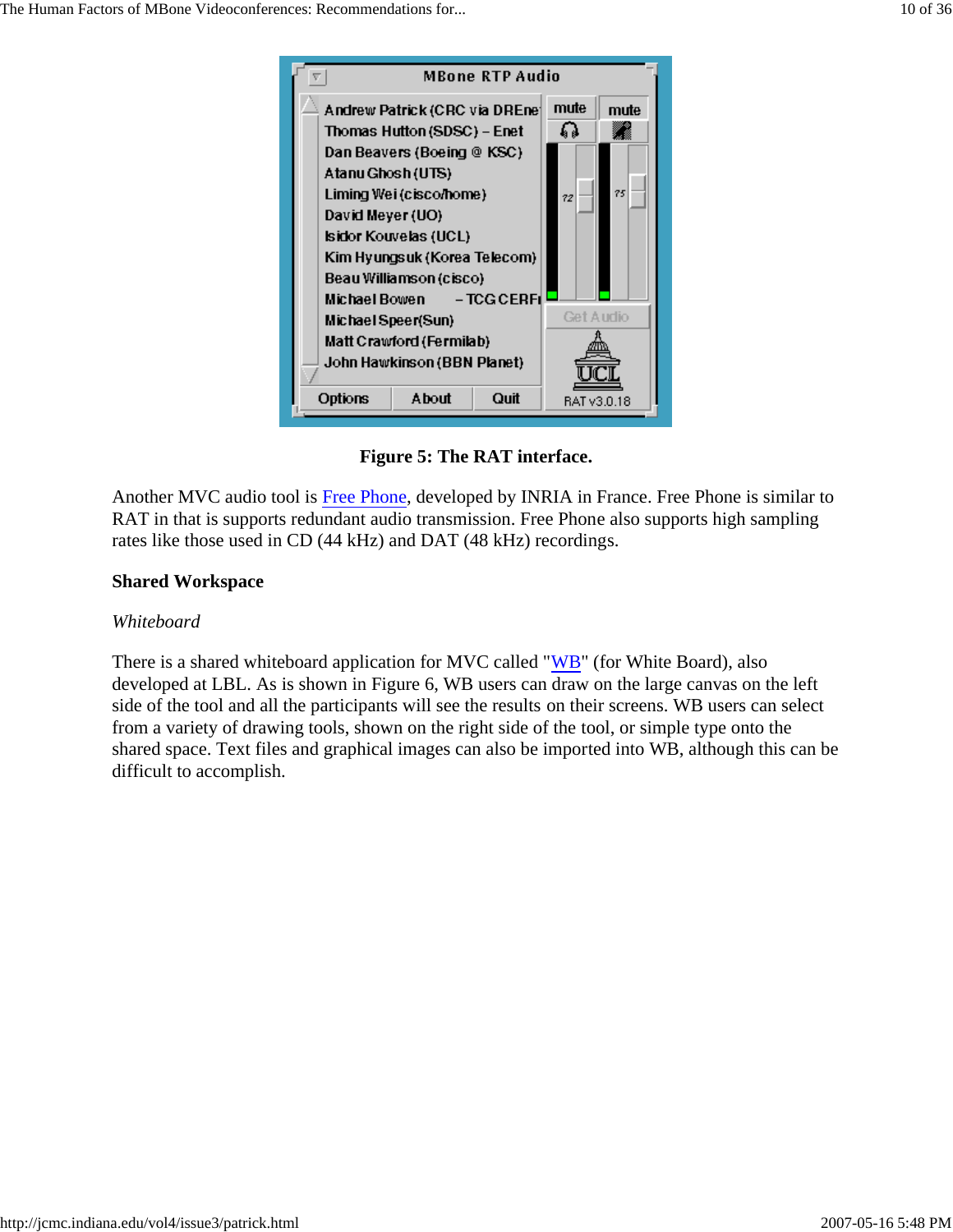

**Figure 6: The WB interface.**

### *Text Editor*

A similar shared work tool is "NTE" (for Network Text Editor; sometimes called "nt"), developed at UCL. NTE is specialized for sharing text documents and it provides tools for editing and moving blocks of text that are not available in WB. Figure 7 shows that users work on text on the left side of the tool and information about the session participants and controls are on the right side.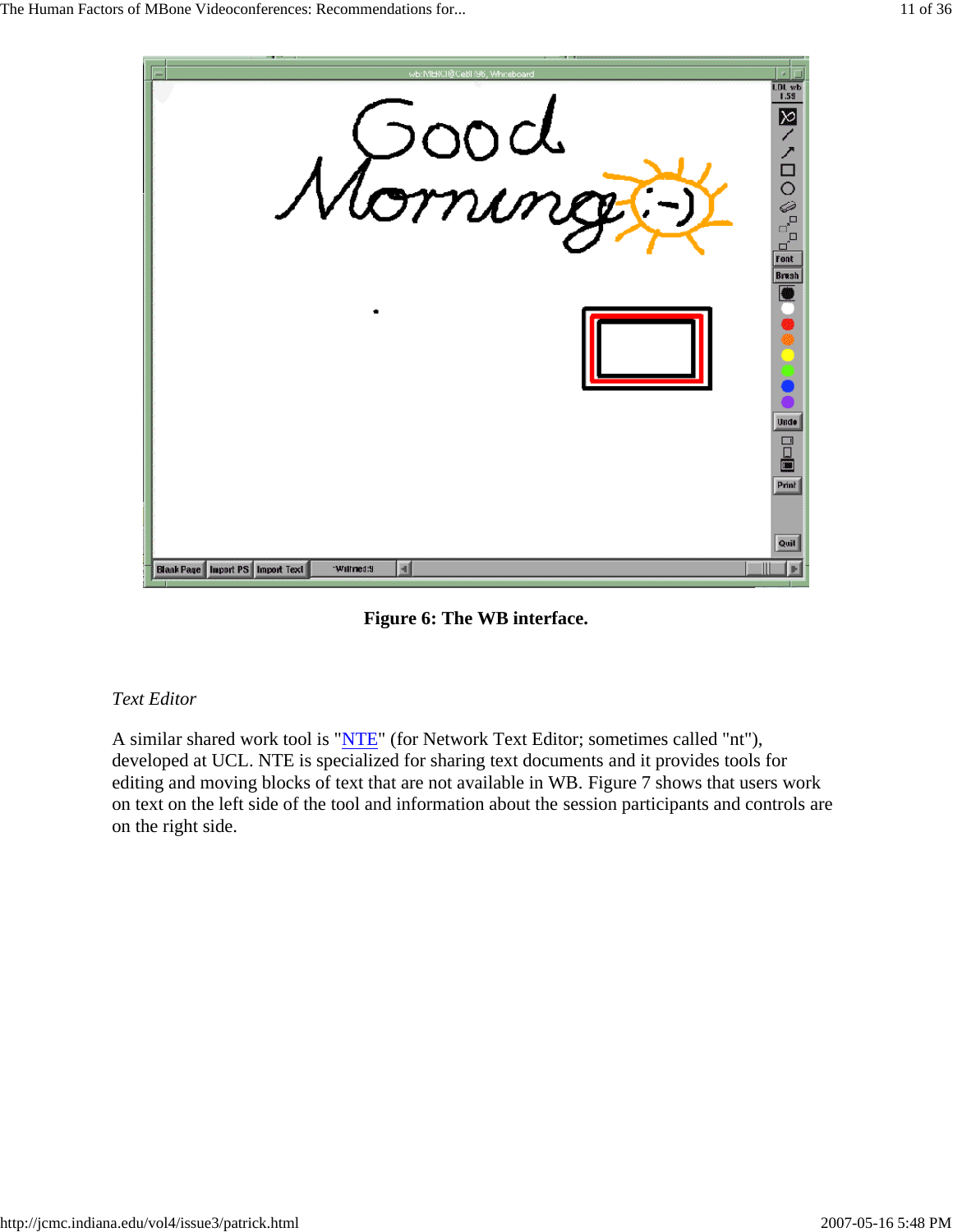

**Figure 7: The NTE interface.**

### **A Typical MVC Session**

Each of these tools may be used during a typical MVC session. Users may communicate via audio, view each other using video, and work on a shared document at the same time. A screen layout for a typical session is shown in Figure 8. Here the VAT audio tool is located in the upper right corner of the screen. One of the participants' names is highlighted in VAT to indicate who is currently speaking. The NTE shared editor is on the lower right of the screen and various users have been working on a shared document using different colours of text. The VIC video tool is shown on the lower left and each of the thumbnail views of the participants have been enlarged and placed on the upper left of the screen.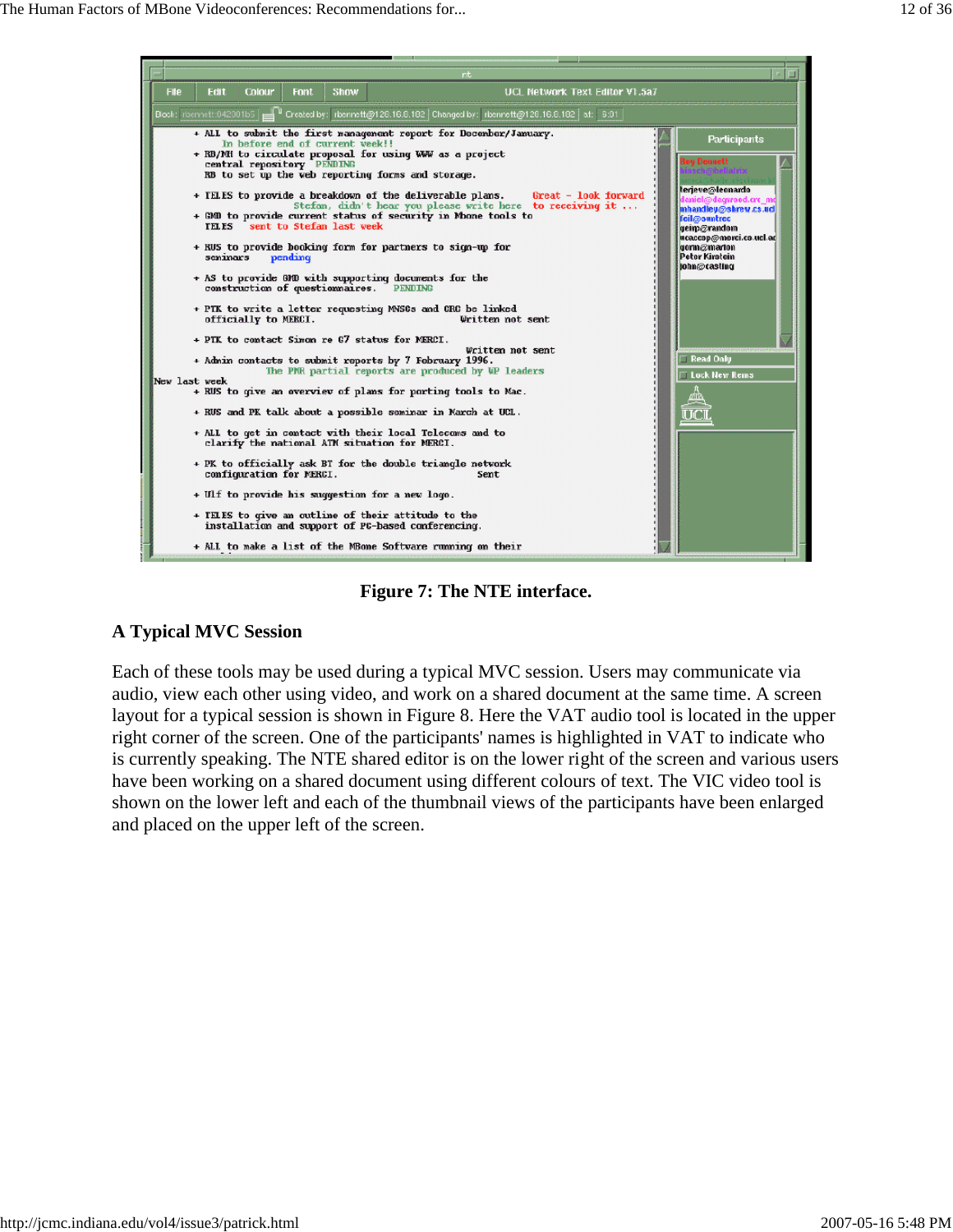

**Figure 8: Screen capture of a typical MVC session.**

#### **The Session Directory**

MVC sessions can be announced using "SDR", a session directory tool developed at UCL. SDR has a role similar to a "TV Guide" where users can learn about scheduled MVC sessions and create sessions of their own. The main SDR panel is shown in Figure 9. Here each MVC session is listed in alphabetical order and users can get more details about a session by clicking on the name. The detailed information panel (see Figure 10) includes a description of the session, its timing, and the types of media being used. SDR users can also view a calendar of MVC sessions, as is shown in the Figure 11. Each date on the calendar can be examined to determine when sessions have been scheduled.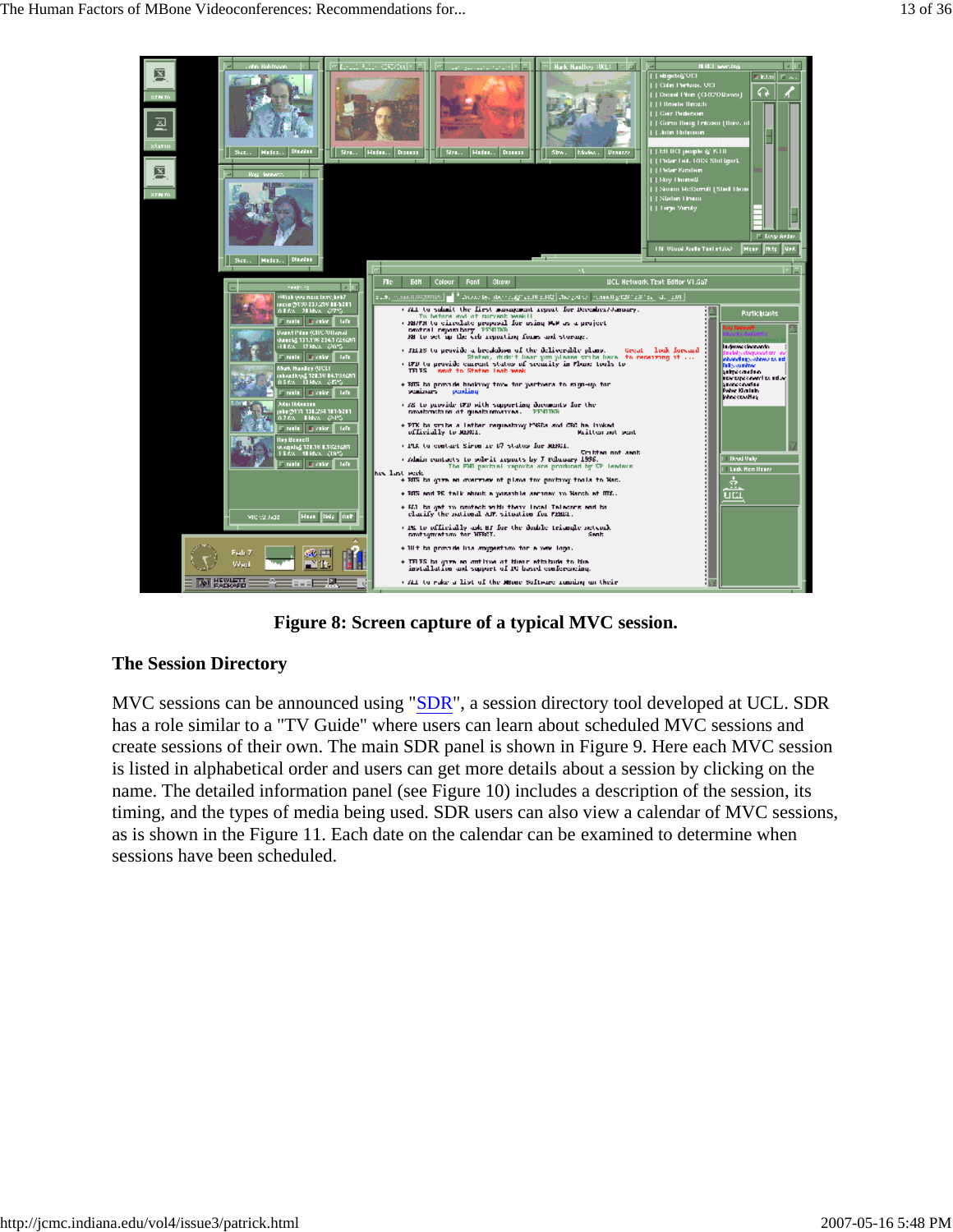|                                                                                                                                                                                                                                                                                                                                                                                                                                                                                                                                                                                                                     | sdr:andrew@alice.dgbt.doc.ca |              |             |      |  |  |  |
|---------------------------------------------------------------------------------------------------------------------------------------------------------------------------------------------------------------------------------------------------------------------------------------------------------------------------------------------------------------------------------------------------------------------------------------------------------------------------------------------------------------------------------------------------------------------------------------------------------------------|------------------------------|--------------|-------------|------|--|--|--|
| <b>New</b>                                                                                                                                                                                                                                                                                                                                                                                                                                                                                                                                                                                                          |                              | <b>Prefs</b> | <b>Help</b> | Quit |  |  |  |
| Calendar<br><b>Public Sessions</b><br>Carleton University Instructional TV<br>cisco PIM users<br>COST237 Euroseminar<br>FreeBSD Lounge<br><b>High-Performance Digital Communication:</b><br>IMJ -- Channel 1<br>IMJ -- Channel 2<br>Infocom'97 (Re-Broadcast) Channel 1<br>Infocom'97 (Re-Broadcast) Channel 2<br>LabWeb - The Spectro-Microscopy Collal<br><b>MBone RTP Audio</b><br><b>MPOLL Test: General Questions</b><br><b>PIM</b><br>Places all over the world<br>Rara Avis<br><b>TeleEducation NB</b><br>USC-CS dgroup VR conference room (pri<br>UW CS&E Colloquium<br><b>UW CSE 588</b><br>VINT (private) |                              |              |             |      |  |  |  |
| UCL<br>Session Directory v2.3a1                                                                                                                                                                                                                                                                                                                                                                                                                                                                                                                                                                                     |                              |              |             |      |  |  |  |

**Figure 9: The main session list from the SDR interface.**

| <b>Sdr: Session Information</b>                                                                                                                                                                                                                   |                                      |                          |                    |                                               |                        |  |  |  |
|---------------------------------------------------------------------------------------------------------------------------------------------------------------------------------------------------------------------------------------------------|--------------------------------------|--------------------------|--------------------|-----------------------------------------------|------------------------|--|--|--|
| B                                                                                                                                                                                                                                                 | Carleton University Instructional TV |                          |                    |                                               |                        |  |  |  |
| Carleton University will multicast four courses from its ITV program through OCRINET and the<br>Canadian National Test Network. The courses will be Wood Engineering, Intro to Social<br>Psychology, Intro to Astronomy and Intro to Linguistics. |                                      |                          |                    |                                               |                        |  |  |  |
| Session will take place<br>daily at 11:00 EST for 4 hours between 26 Mar 97 and 23 Apr 97                                                                                                                                                         |                                      |                          |                    |                                               |                        |  |  |  |
|                                                                                                                                                                                                                                                   |                                      | More Information         | 客                  |                                               | <b>Contact Details</b> |  |  |  |
|                                                                                                                                                                                                                                                   | audio                                | Format: PCM Proto: RTP   | Addr: 224.2.246.76 | Port: 26346 TTL: 63 Vars: ptime:40            |                        |  |  |  |
| c.                                                                                                                                                                                                                                                | video                                | Format: H.261 Proto: RTP |                    | Addr: 224.2.164.166    Port: 54886    TTL: 63 |                        |  |  |  |
| Heard from 134.117.4.93 at 14 Apr 97 15:25 EDT                                                                                                                                                                                                    |                                      |                          |                    |                                               |                        |  |  |  |
|                                                                                                                                                                                                                                                   | Join                                 | Invite                   |                    | Record                                        | <b>Dismiss</b>         |  |  |  |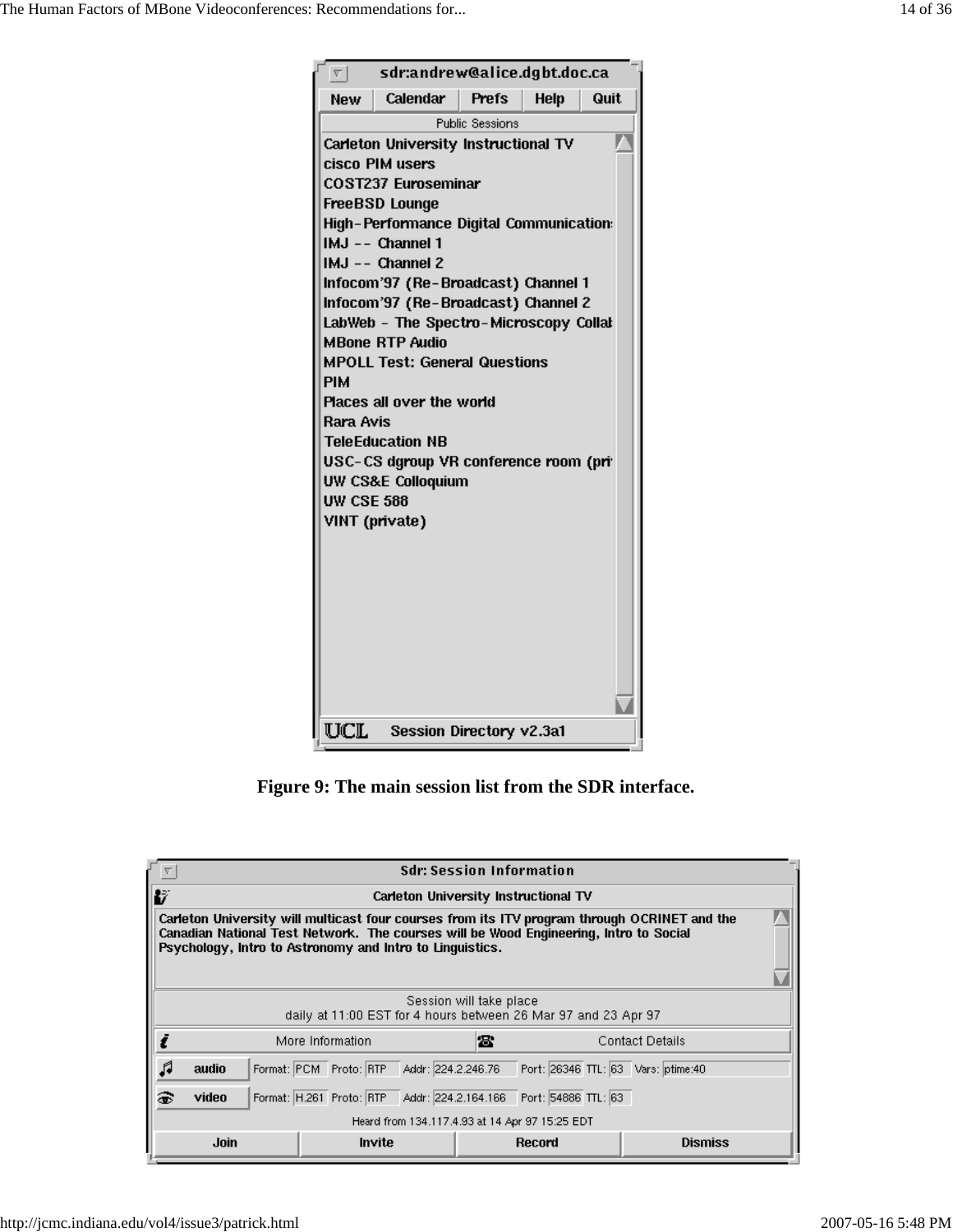



**Figure 11: The calendar panel of the SDR interface.**

### **Other Tools**

Other software tools have been developed for MBone videoconferencing. For example, the author has created MPoll, a tool for collecting opinions and ratings during MVC sessions. MPoll can be used to present multiple-choice and short answer questions to users and the results are collected and displayed in real-time. MPoll has been used to collect quality and satisfaction ratings during some MVC sessions. It was also used during MERCI administration meetings to support decision-making. For example, MPoll was used to collect votes on approving the minutes of the previous meeting and to support management decisions.

#### mMosiac

is multicast-enabled WWW browser that permits users to share HTML pages. The URL for WWW pages of interest are multicast to all members of the session and this ensures that everyone is viewing the same page at the same time. This feature makes mMosaic a suitable application for slide displays during a remote presentation (and an alternative to WB).

Another software tool is the Image Multicaster (IMM), a tool for reliably distributing images to a group of multicast participants. This tool uses a repair scheme to ensure that data files are successfully multicast to all receivers even when there are data losses due to network congestion. IMM has been used on the MBone to distribute satellite weather photos and it is being expanded to support distribution of arbitrary data files. This would make IMM useful for multicasting news and software updates where many users want to receive the same data at the same time. It could also be used during MVC sessions to distribute software tools needed by the participants or for sharing binary document files (e.g., word processor files or spreadsheets).

#### **Commercial Products**

There have been some efforts to develop commercial MVC software but no current products support interactive videoconferencing (i.e., two-way communications). Precept Software Inc. has developed a product called IP/TV that uses multicasting to distribute audio and video to desktop computers (Windows 95 or NT). This software is based on a one-way model where a server transmits the programs and clients receive the transmission. There are no interactive features in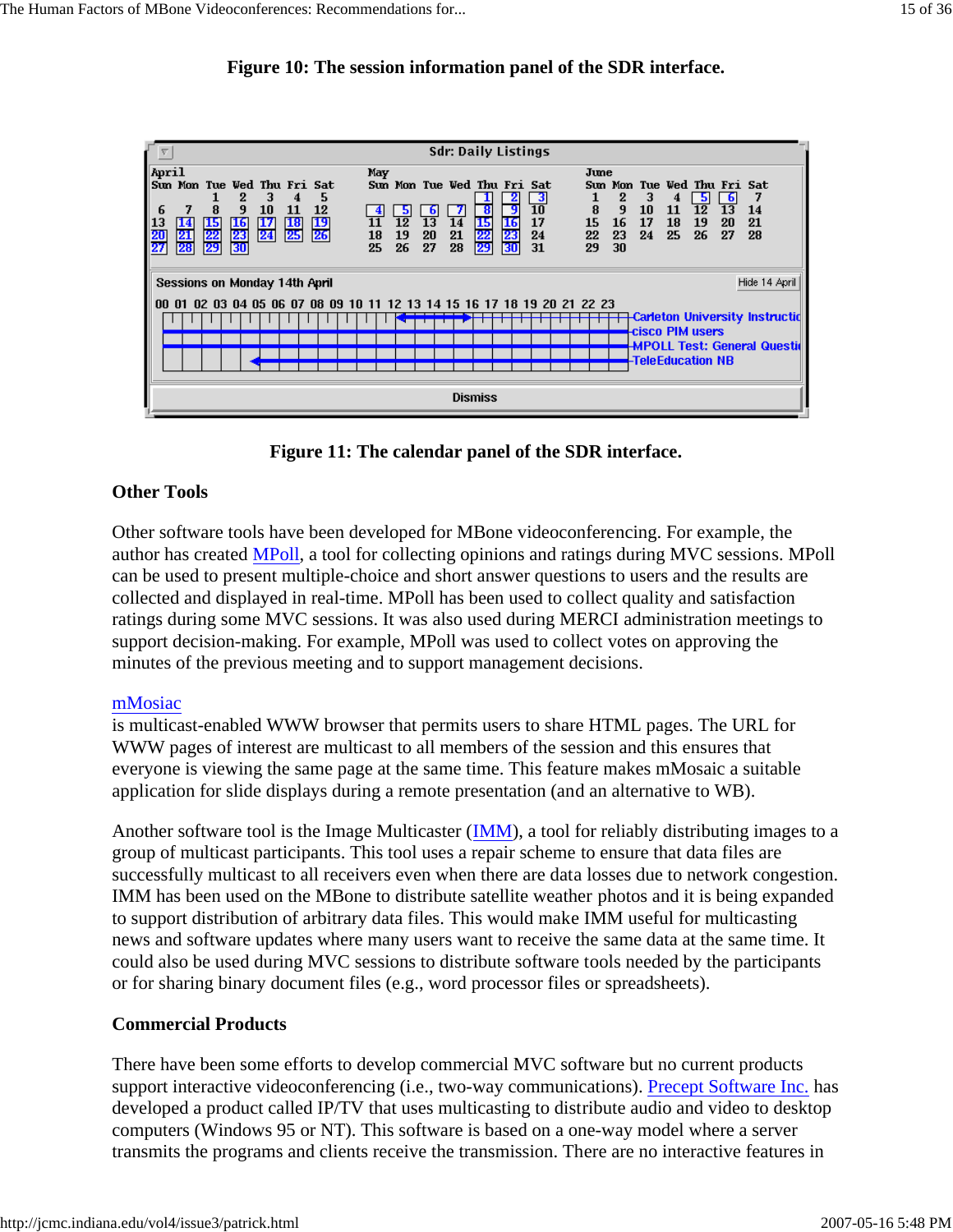the IP/TV system.

# ICAST Corporation

has developed a similar multicast product called "The Company Channel" that also has separate modules for transmission and viewing. Again, there is no support for interactive use. Finally, Real Networks

has begun to support multicasting in their popular Real Audio and Real Video products. These products are also based on a one-way model and no interaction is possible.

# **Taxonomy for Understanding Videoconferencing**

Videoconferencing is a complex service and any study of videoconferencing must examine the issues in a number of ways. Figure 12 shows a schematic representation of one way to organize a study of videoconferencing. Here three parameters are defined: the task of the session, the media used during the session, and the communication modes involved. These three parameters define a human-factors space for videoconferencing where the location in the space represents various demands and requirements on the technology and the users. Videoconference sessions can be placed in this parameter space and this can provide valuable information about the technical and human requirements, and the similarities between sessions. For example, the bi-weekly MERCI management meetings were characterized as a meeting task, an interactive and formal communications mode, and involving the video, audio, and shared workspace media. On the other hand, the constantly running "Radio Free VAT" session on the MBone is characterized as an entertainment task, a formal, non-interactive mode, and the audio medium. These two sessions have different human-factors characteristics and examining them according to these parameters is valuable for understanding those differences.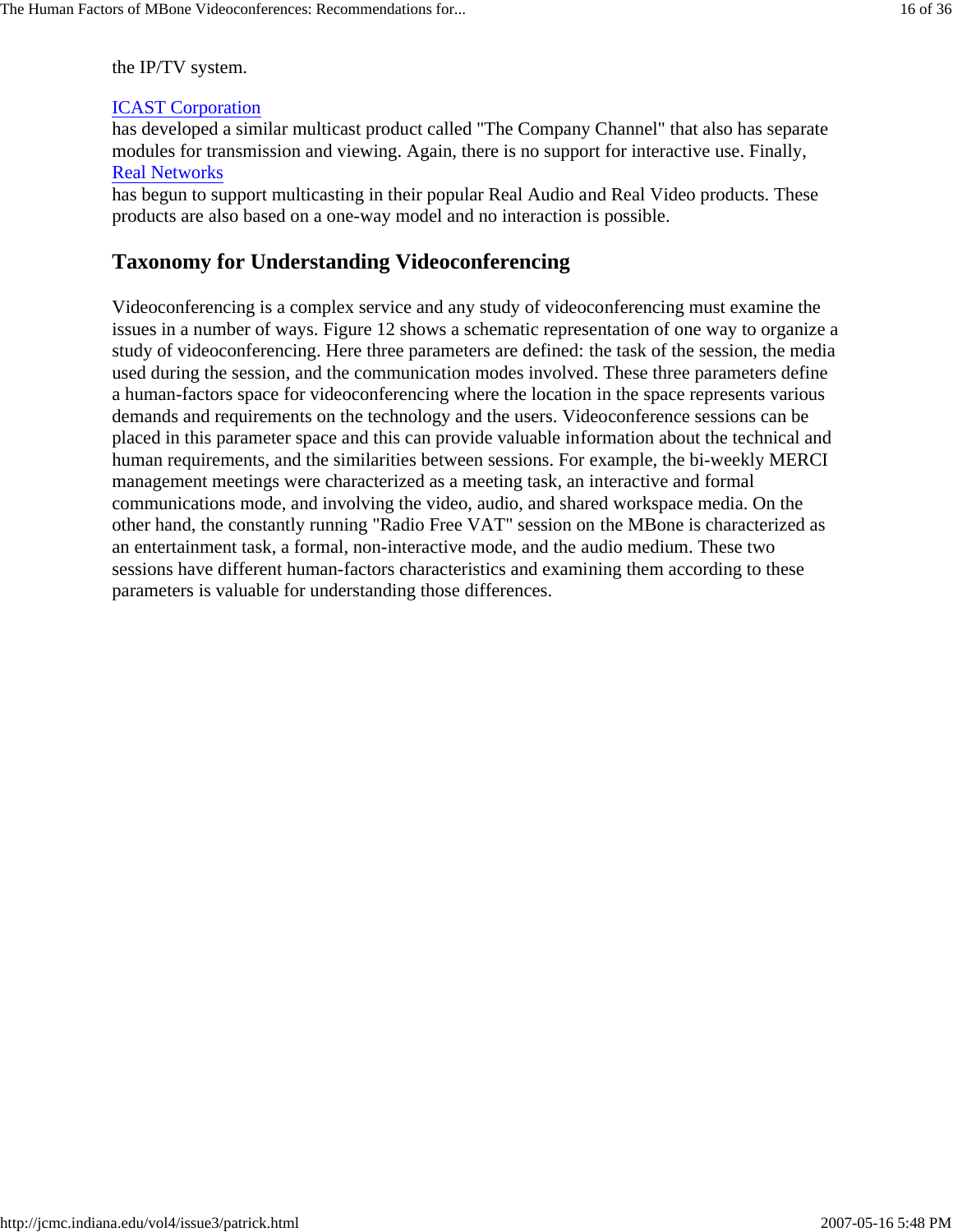

**Figure 12: Schematic representation of videoconference taxonomies.**

The media parameter makes a distinction between the video, audio, and shared workspace components. Although these media types can influence each other during a videoconference, research has often been conducted on one media type at a time. For example, there has been a great deal of research on the role of video in remote communication by comparing conferences with and without a video component (e.g., Ochsman & Chapanis, 1974; Gale, 1990). Other research has focused on the audio component, examining such issues as quality and synchronization (e.g., Watson & Sasse, 1996; Tang & Isaacs, 1992).

The mode parameter focuses on the styles of communication that are used in videoconferencing, including the sub-parameters of interactive versus non-interactive and formal versus informal. Research has shown that these different modes of communication are important for understanding the use and success of videoconferencing. For example, Rettinger (1995) suggests that "lecture" and "collaborative" are two distinct modes of remote interaction with different demands on a videoconference system. In addition, Wilbur and Ing (1996) suggest that the degree of formality and the amount of interaction are crucial for understanding how and when videoconferencing will be successful.

The third parameter is the task undertaken when using the videoconferencing system (e.g., meetings or collaborative work, distance education, and entertainment). Differences between the tasks can have a large impact on how videoconferencing systems are used. For example, meetings are usually more task-oriented and interactive than entertainment sessions and thus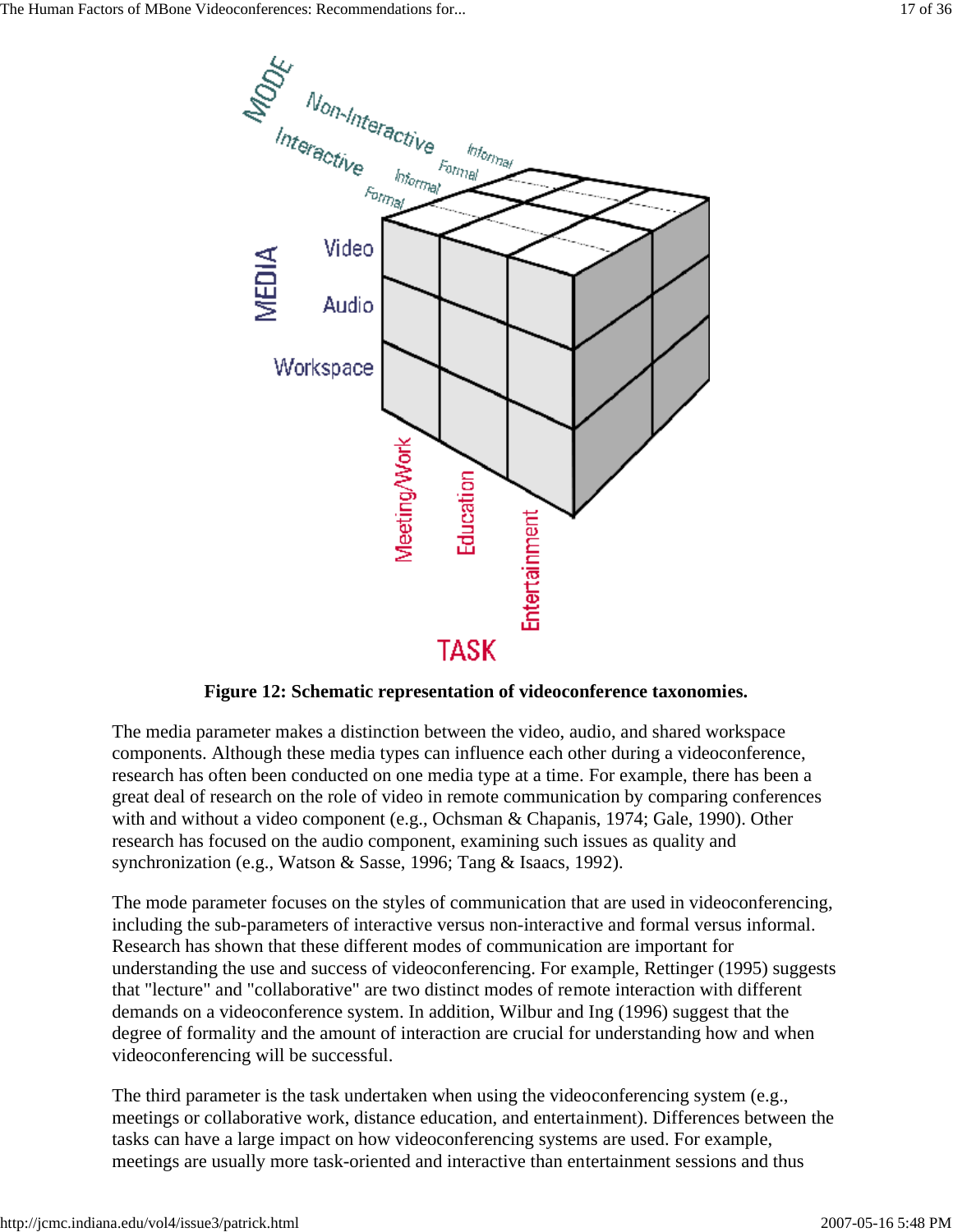have different requirements for response times and collaboration tools.

In the next sections, the research on the human-factors of videoconferencing is reviewed according to these three parameters: media, mode, and task. Some research addresses only one of these parameters while other studies are important for two or more of the parameters.

# **Research Pertaining to MVC Media**

## **Video**

The role of video in videoconferencing is enigmatic. On the one hand, video is essential for videoconferencing by definition -- it is what makes the service unique from traditional telephone calls. Video can give a sense of presence that is not available with audio alone and seeing a speaker allows for nonverbal forms of communication, including expressions and gestures, that can be very important for effective interaction. Television, which is distinguished from radio by its use of video, is perhaps the most successful media service of all time.

On the other hand, several video services are notable in their failures. The Picturephone, which added video to traditional telephone calls, was a complete failure. Videoconference rooms, which devote a lot of equipment and bandwidth to the video medium, have also had limited success. Moreover, research on the role of video in remote communications has often found no significant effects if video is added or removed from a conference. For example, Ochsman and Chapanis (1974) examined performance on group problem solving tasks using various remote communication technologies and found that adding a video channel had no significant effect on communication times or communication behaviour. Gale (1990) examined collaboration on experimental tasks and found that there was no difference when a video channel was added in the quality of the output or the time taken to complete the task. How do we reconcile these product failures and research results with the apparent value that video adds to remote communication?

#### *The Presence or Absence of Video*

Recent research on the role of video in videoconferencing has revealed some positive effects of the video channel, but these effects are often subtle and indirect. For example, Tang and Isaacs (1992) evaluated the role of video over the long term by examining groups that were already working together (making this a naturalistic approach). Tang and Isaacs used a quasi-experimental design that involved a pre-test phase, where users worked without a remote conferencing tool, followed by a test phase where users used a videoconferencing tool that included a video link. In the third phase the video component was removed from the conference tool. The subjects in this study strongly preferred the phase where a video channel was included. The researchers observed that the video channel was useful for interpreting long pauses (e.g., a remote user is interrupted to answer the phone). They also found that body gestures were used to facilitate smooth interactions when the video channel was present (e.g., the speaker could see reactions to what was being said, including facial expressions and shrugs). This study also showed that gaze awareness was important because users could use the video to determine when a remote participant was paying attention to them. Tang and Isaacs reconcile their results with previous findings by suggesting that previous research had looked at the *product* of remote sessions and found no effect of the video while this study looked at the *process* of the session and did find a difference.

This interpretation was supported by research by Smith et al. (1989) who found that adding a video channel when doing problem solving tasks resulted in more discussions about the task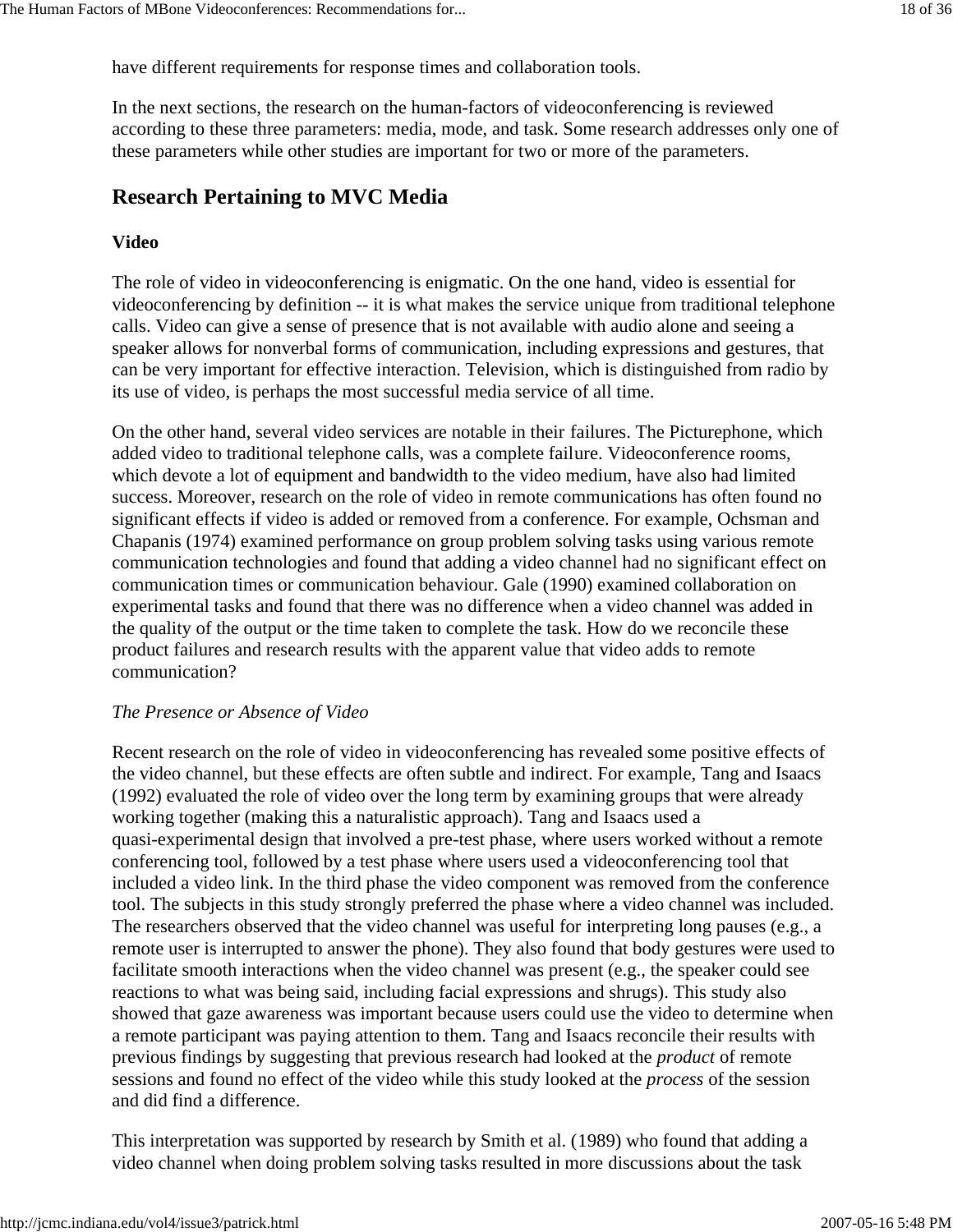rather than discussions about the mechanics of using the remote communication tools. More recently, O'Malley et al. (1996) reported no difference in task performance with and without a video channel but did observe that remote participants who did not have a video component experienced difficulties in mutual understanding because the users were not sure they were being understood. This resulted in increased 'overhead' communications that were not needed in video mediated and face-to-face interactions.

We can conclude that video is important for videoconferencing but the main effects are in the nature of the interactions and the perceptions of the users, not in the performance of tasks. There are some situations, however, where visual communication can be crucial to performance of the tasks. This occurs when the video channel is used to convey some key task-related information, such as slide material during a lecture. In these situations the video media is very important for the success of the session. This is often a weak area for MBone videoconferences. Often a slide display that is crucial for understanding a remote lecture is transmitted over the video channel by pointing a camera at a projection screen. This leads to low-quality images if the room lighting, camera alignment, and material on the slides is not perfectly coordinated. Moreover, a single camera is often used to capture both the speaker and the slides, moving back and forth between these two subjects.

Care must be taken when capturing crucial video information. Some measures that would improve MVC sessions include: using conferencing tools that are more appropriate for the slide materials, such as the whiteboard tool (WB) and shared WWW pages; using a separate, dedicated video channel for the slides that has proper lighting, camera alignment, and codec settings for the material; and using a video switcher to alternate between two or more cameras that are capturing the slide material and the speaker. These simple changes would improve many MVC sessions that are seen on the Internet today. They do require a sincere effort to present the video material in the best manner for MVC and avoiding adding videoconferencing to an event as an afterthought.

#### *Video Quality*

Other research has examined the importance of video quality during videoconferences. Most videoconferencing systems use codecs to heavily compress the video images. The result is small image sizes (often 320 X 240 pixels compared to the television standard of 640 X 480 pixels) and slow screen updates (often less than 10 frames per second [fps] compared to the television standard of 30 fps). Human factors researchers have been interested in determining if such low video quality affects remote communication.

Looking at frame rate, Isaacs et al. (1995) reported that video at 4 fps can be "distracting" and cause a loss of audio-video synchronization. Watson & Sasse (1996) also found that the perception of audio-video synchronization was impaired if the video frame rate was less than 5 fps. In addition, Kies et al. (1996) found that a frame rate of 1 fps (not unusual in low-bandwidth MVC situations) was very distracting. On the other hand, Tang and Isaacs (1992) examined video at 5 fps and found that users rated it acceptable.

Kies et al. (1996) performed a detailed study of video quality in videoconferencing and found that various levels of video quality did not affect understanding in a distance education situation, but it did affect users' satisfaction with the system. These authors recommend a video rate of 6 fps or more and a video resolution of at least 320 X 240. They also suggested that measuring performance is not enough and studies of videoconference systems must also measure satisfaction. Kies et al. also found large individual differences in the tolerance of low quality video that may be related to the users' prior experience, expectations, and other factors.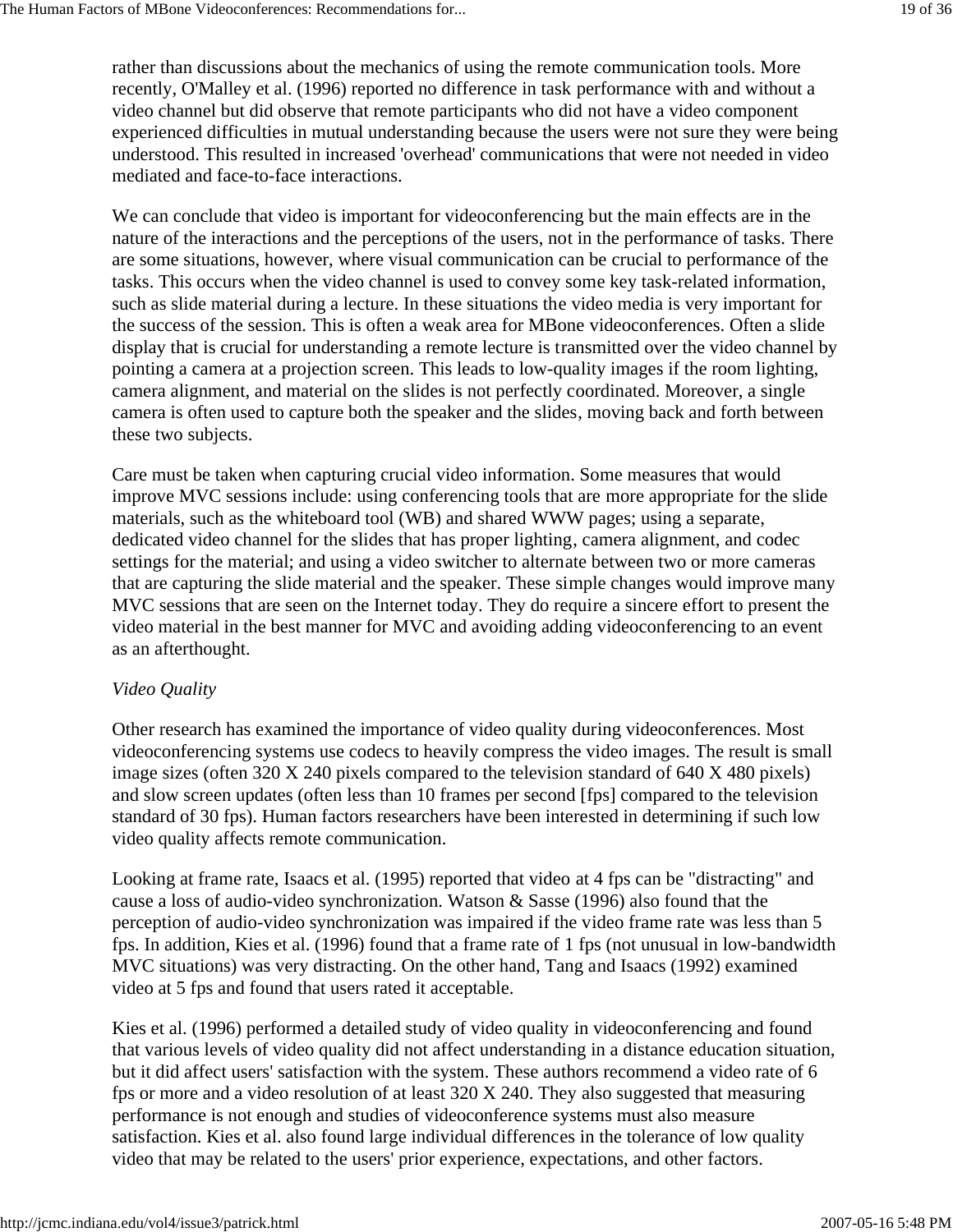Bruce (1996) has examined why an acceptable level of video quality is important for effective videoconferences. One reason is that facial cues, especially lip movements, are important aids to speech perception. People with normal hearing read lips to some extent and are able to tolerate more noise in the audio signal if a clear view of the face is available. Bruce goes on to emphasis that a video channel can only be beneficial for speech perception if there is a good view of the face, which is not always true during videoconferences because of bad camera placements. Moreover, any benefit in auditory perception resulting from a view of the face vanishes if the two media are not synchronized and Bruce suggests a maximum audio delay of 80 msecs is tolerable. Also, a reasonable video frame rate is needed to convey enough dynamic facial information, and Bruce's suggests that at least 17 fps is required.

In other research Bruce (1996) has examined the role of facial information in identifying speakers and communicating emotions. In a series of studies Bruce demonstrates that the video quality can be reduced a great deal (e.g., using only one bit per pixel to create monochrome images) while still maintaining good identification and emotion expression. This suggests that low quality video, such as that used in MVC systems, can be effective for identification and emotion expression.

#### *Improving MVC Video*

So, video is important for MVC sessions and some minimal level of video is needed to have effective remote communications. Unfortunately, the typical MVC sessions that use 128 Kb/s and H.261 encoding for video do not provide the minimal video quality that is required. MVC sessions should be configured to transmit at least 6 frames per second with an image size of at least 320 X 240 pixels. This may not be possible today with the current limitations on Internet bandwidth and codec technologies, but it should be a goal for the future. Special attention should also be given when it is known that the video information is crucial for performing a particular task, such as the presentation of slides during a remote lecture. In addition, higher frame rates and better image quality will be needed when the content of the session is technical or novel for the users. Moreover, situations where the audio channel is difficult to understand, such as language learning, will be improved by increasing the video quality and ensuring synchronization with the audio channel. This suggests that distance education may be a situation where video quality is especially important, and this will be discussed below.

More attention must also be given to the production techniques that are used when capturing the video component of a conference. Care must be taken when configuring the camera angle and lighting, for example, and this is often not done. Producers of MVC content must also ensure that the video portion is interesting and satisfying for the users. In one study Inoue et al. (1995) compared the video techniques used during videoconferences with those found in comparable television programs and found the videoconferences to be static and boring. They examined the video shot selection used during television productions and found that most shots lasted less than 5 seconds, while this was much longer during videoconferences (perhaps indefinite if only one static camera is used). Based on their analysis of television production techniques, Inoue et al. developed an automated camera control system for videoconference rooms that attempts to ensure that shots are not too static, and include an appropriate mixture of speaker and background shots. They have not yet determined if this system actually results in videoconference sessions that are more satisfying to the user, but this promising approach should be pursued.

#### **Audio**

In contrast to video, the role of the audio channel in videoconferencing is well established.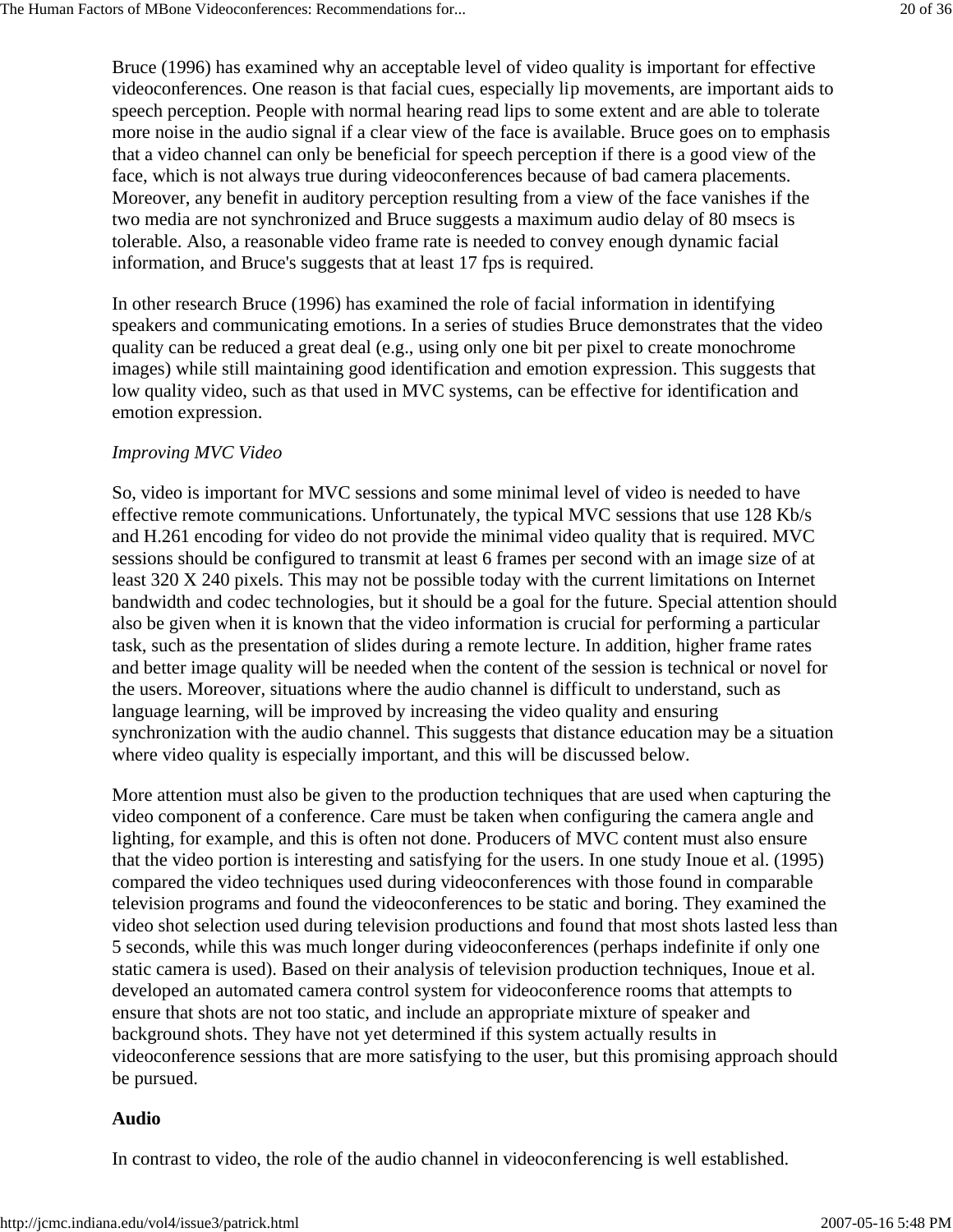Audio is crucial for most forms of communication because the audio channel often caries the bulk of the information, especially during interpersonal communications. Research on remote audio is important because videoconferences can experience a variety of problems in the audio channel, including low quality, audio loss, echo, and delay. For example, Jameson et al. (1996) found that audio was the most difficult medium in remote surgery lectures using videoconferencing. They found that maintaining audio quality and echo cancellation was very difficult even with high-speed ATM links and specially prepared conference locations. The MVC technology is prone to many audio problems and this can decrease the effectiveness of a videoconference session dramatically.

#### *Audio Quality*

One problem area is poor audio quality that occurs when the audio signal is captured in an ineffective way. This often occurs during MVC sessions because of bad microphone placements, the use of inexpensive microphones, and bad room acoustics. Audio quality is also effected by the codec that is used to digitize the sounds. The common MVC audio tools support a variety of coding standards but the most common scheme (PCM) can only provide a quality that is equivalent to a telephone call and this makes it only suitable for spoken voice. Moreover, given today's limited bandwidth it is often desirable to use a lower bandwidth codec and this adds to the quality problems.

Audio echo occurs when the audio that is received at a remote site is echoed back to the sender and the other participants through the receiver's microphone. Echo occurs when loud speakers and microphones are located too close together and are active at the same time (full-duplex mode). In general, users prefer full-duplex audio because it is more natural than a half-duplex mode where users have to "push to talk". For example, O'Conaill et al. (1993) found that full duplex audio was more conducive to normal conversations by enabling interruptions and back channels to a greater degree than half-duplex audio. (However, even with high-quality full-duplex audio, O'Conaill et al. found that these aspects of spoken communication were less frequent than seen during face-to-face meetings.) MVC tools support full-duplex audio but they are normally used in half-duplex mode because of echo problems. Echo problems can be avoided by wearing headphones but this is often inconvenient for the users (Tang & Isaacs, 1992). The other alternative is echo cancellation technology but this is expensive, difficult to operate, and sometimes ineffective.

Audio loss occurs when the some of the digitized audio signal is lost during transmission. On the Internet, audio packets can be lost for a variety of reasons but the most common are network congestion, where router buffers overflow and reject packets, and routing instability, where network paths become unavailable for periods of time. Packet loss is a large problem for today's MBone and this often leads to unusable MVC sessions. Until audio packets can be received reliably it is likely that MVC will only have limited success.

Audio delay occurs when there is significant time needed for the audio to travel from the source to the destination. Sources that contribute to the delay are encoding time, transmission time, and decoding time. Significant audio delay can be distracting for the users and delay makes turn-taking awkward, decreasing the effectiveness of remote interactions. For example, O'Malley et al. (1996) found that performance in a map task was reduced when video and audio was delayed for .5 seconds, as is common in video phones. The performance decrease was due to the users' interrupting each other more often in the delayed audio conditions. Audio delay also becomes a problem if it causes the audio to be out of synchronization with the other media channels, especially the video. In one study, Tang & Isaacs (1992) found that an audio delay of 0.57 seconds hindered effective communications. Subjects in this study preferred to eliminate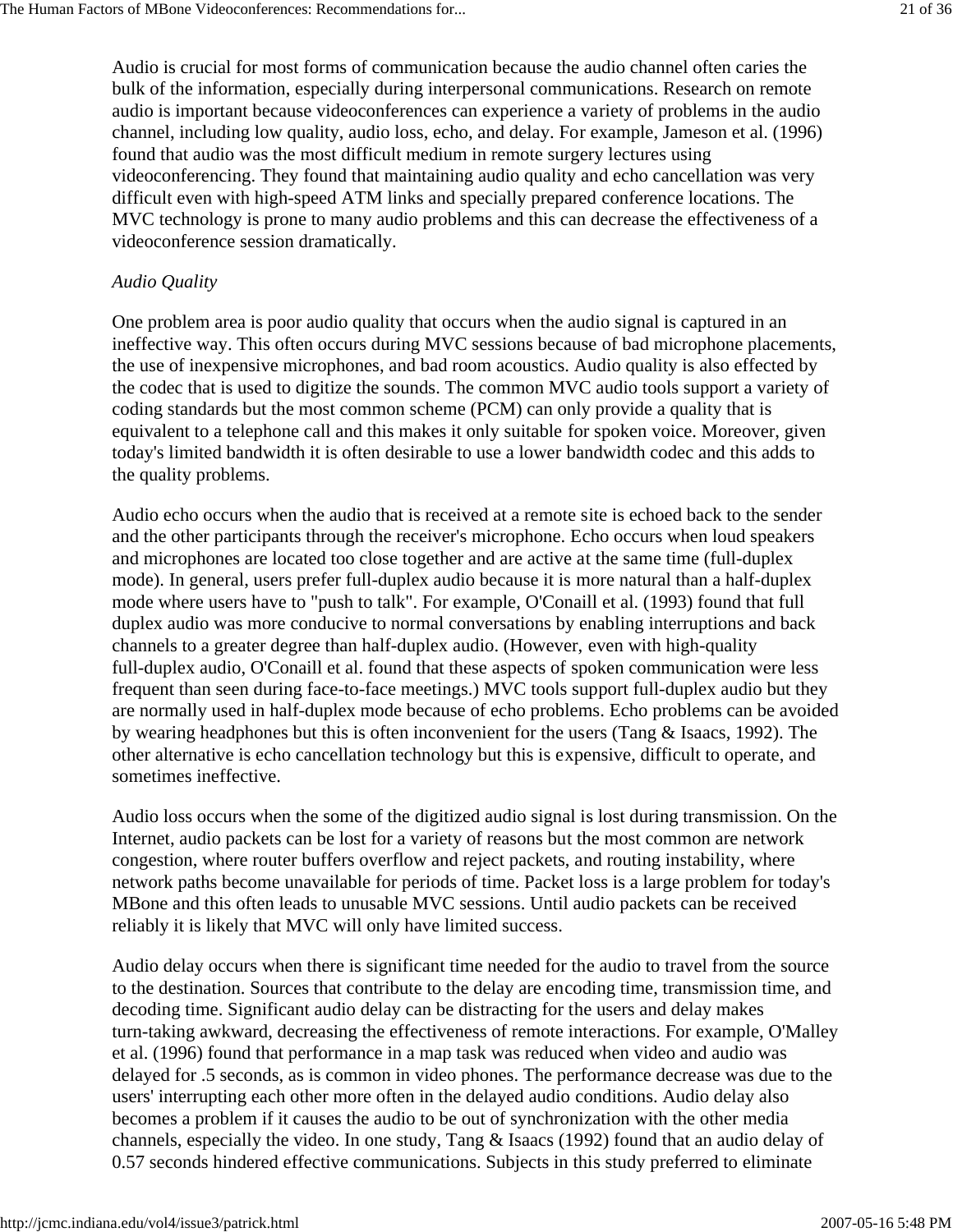any audio delay at the expenses of keeping the audio in synchronization with the video. A prototype system built by Tang & Isaacs that had a delay of .32-.44 seconds was found to be more acceptable to the users.

#### *Improving MVC Audio*

Watson and Sasse (1996) have conducted some important work on the audio problems experienced on the MBone. These researchers experimented with a redundancy-coding scheme that sends a second copy of audio packets, often at a reduced bandwidth, so the audio signal can be recovered in case of a packet loss. Adding the audio redundancy could greatly improve the intelligibility of the audio and subjective quality ratings. Watson and Sasse (1996) also noted that their users preferred full-duplex audio and audio-video synchronization could be important, especially for the language learning task that they studied. The audio redundancy concept has been built into some of the audio tools (RAT and Free Phone) but it has not gained widespread acceptance in the MBone community. The reasons for this slow acceptance are not clear, especially given the crucial nature of the audio component and the significant packet loss problems experienced on the Internet.

There are a number of parameters that can be set in the MVC audio tools that can affect how well the audio is received. For example, there is an audio playout buffer to hold incoming packets until they are played. The size of this buffer determines the tolerance to late packets since late arrivals can be re-ordered in the buffer before they are decoded and played to the user. A trade-off occurs with increased buffer size because larger buffers lead to greater audio delays while the packets are held to wait for any late arrivals. If long enough, these delays can cause the audio to be out of synchronization with the other channels and make interactivity difficult and awkward. However, given how serious the audio quality problems are on the Internet, users may prefer to have significant audio delays in some situations if it means a greater chance of receiving all the audio packets. Research should be done on the trade-off between audio quality versus delay and synchronization with other media channels. VAT users can manually set the size of the playout buffer (from the default of 6 seconds) and VAT and RAT have a "lecture mode" that allow for longer audio delays. MVC users need to pay attention to these audio modes since lecture mode is not the default for VAT (although it is for RAT) even though it may be the most appropriate setting for many situations (Rettinger, 1995).

MVC users should also pay attention to the priority of local versus network audio. The RAT and VAT audio tools have settings for "net mutes mike" or "mike mutes net" and careful use of these settings can avoid echoes and enhance interactivity (if that is what is required). Perhaps some of these audio tool settings should be handled by the Session Description Protocol used in the SDR tool. The creators of a conference session know what role audio will play during the conference and could suggest appropriate parameters for the audio tools, including lecture mode for non-interactive sessions and long playout buffers when synchronization and interactivity is not important.

Another parameter of the audio tools that receives little attention is silence suppression. The audio tools stop sending packets when they detect no incoming audio signal to encode, which prevents sending empty packets. However, problems in the algorithm used to detect silence or special situations, such as a quiet speaker or passage of music, can lead to lost audio. Moreover, any delays in detecting the audio signal and restarting the transmission can lead to audio clipping, and if the algorithm decides too quickly that the audio signal is gone the signal may be chopped. As a result of these problems, disabling silence suppression may be appropriate for certain kinds of sessions. This could be combined with the "net mutes mike" setting at the receiving end to avoid unwanted audio interruptions in broadcast situations (Rettinger, 1995).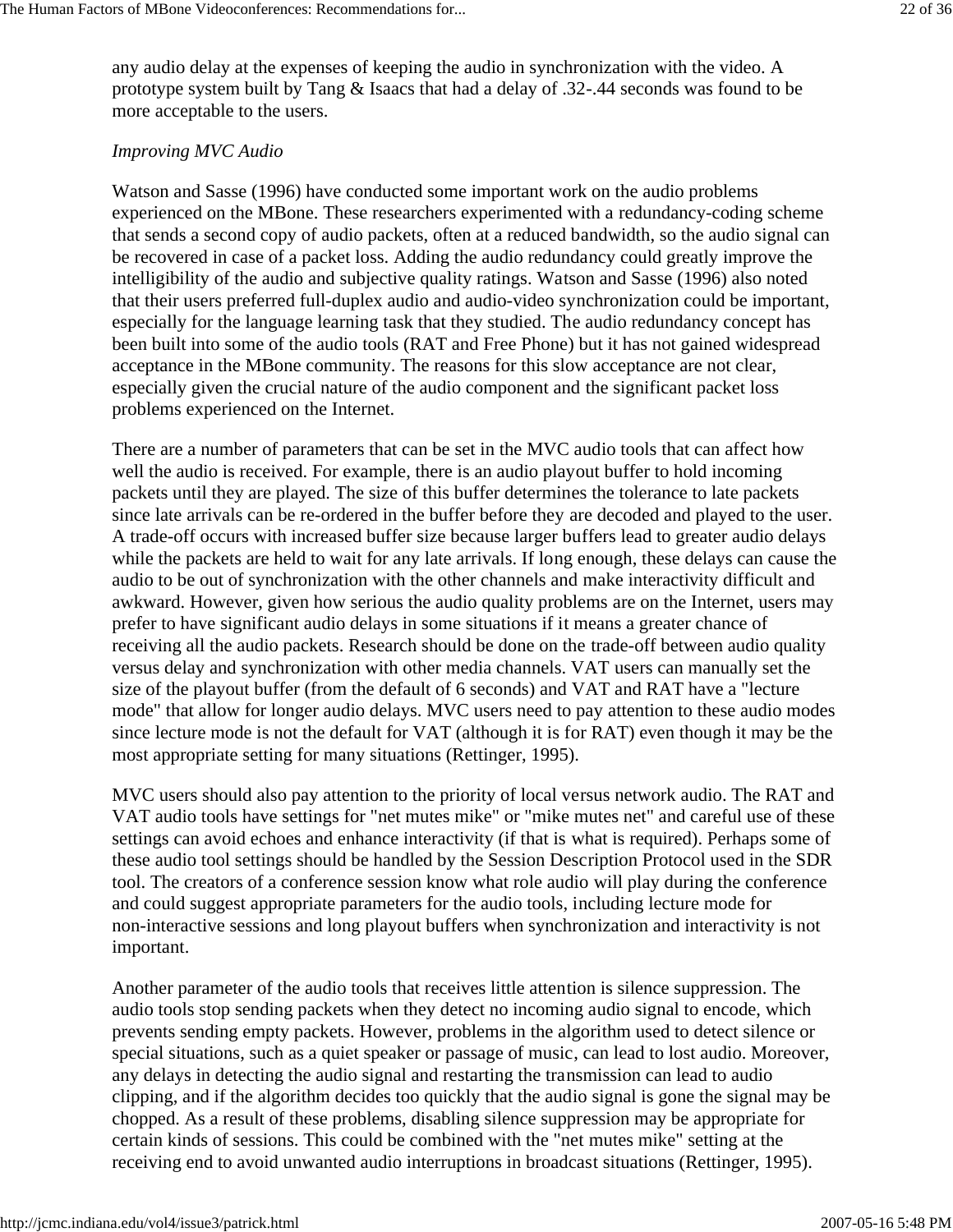## **Shared Workspace and Other Tools**

A shared workspace can be very useful during a videoconference. A popular tool is a shared whiteboard that can be used to display sketches or notes that all users are able to manipulate. Shared workspaces are especially useful for giving directions or complex explanations. Tang and Isaacs (1992) found that a shared drawing space was the most desired feature in a videoconference room environment. Rettinger (1995) also reported that MVC users found the whiteboard tool (WB) to be "essential" during remote learning sessions.

Rettinger (1995) found, however, that the WB tool was very difficult to use during distance learning sessions. Using the WB requires advanced planning because the charts and graphs must be converted into PostScript format and pre-loaded. WB also has limitations on the size and nature of the PostScript files it can handle so it is necessary to pre-process the files with a utility program. In addition, a separate "wbimport" program is needed to load the slides in sequence and ensure that all the recipients are viewing the correct slide at the correct time. For these reasons, the video channel is often used for slide materials, and this is usually not effective (see Video Section earlier).

Another popular shared workspace tool is a text editor. Olson et al. (1995) observed people using a shared text editor during a design task and found that in face-to-face work sessions the groups that used the editor produced better designs than groups that used normal meeting room tools (e.g., whiteboard, pencil, paper). Interestingly, people who used the shared editor were less satisfied with their work than those who used the traditional tools. A shared text editor that is available for MVC session is NTE. NTE has proven to be very effective for certain kinds of remote meetings. There does not appear to be any research available, however, on how it has been used.

Another application is polling where participants are asked questions and the results are collected and displayed. Isaacs et al. (1994, 1995) included a polling function in a prototype remote-lecturing tool called Forum. Here the speaker could ask multiple-choice questions of the audience and they could give their responses. These responses were displayed in a shared histogram that was updated whenever a new response was given. Isaacs et al. reported that the polling tool was valuable for the speaker to maintain a sense of contact with the audience during the remote presentation. It was also useful as a tool for determining the interests and background of the audience. Research on remote meetings in our laboratory found that decision support tools are needed. Having a tool to present an issue, list the alternative solutions, and collect the opinions is a very valuable for conducting effective remote meetings. Based on these findings, the author has developed an MVC polling application called MPoll that has been adopted by some MBone users.

Remote conferencing sessions sometimes require a floor control tool to coordinate turn taking among the participants. Isaacs et al. (1994, 1995) include a "speakers list" function in their Forum system so users who wanted to comment or ask questions could be placed in a queue. A floor control feature was also included in SSD, the Simplified Session Directory, that allows a conference chair to control who joins a conference and mute participants if necessary to ensure proper interaction. There has also been some work done on a floor control application for MVC sessions called "Questionboard" (Malpani & Rowe, 1997). Such control applications will likely be very important for larger remote meetings but no research has been done on their use and effectiveness.

In summary, shared workspace tools can be valuable when multiple users want to work on a drawing or document at the same time. The WB tool is a very popular shared workspace tool on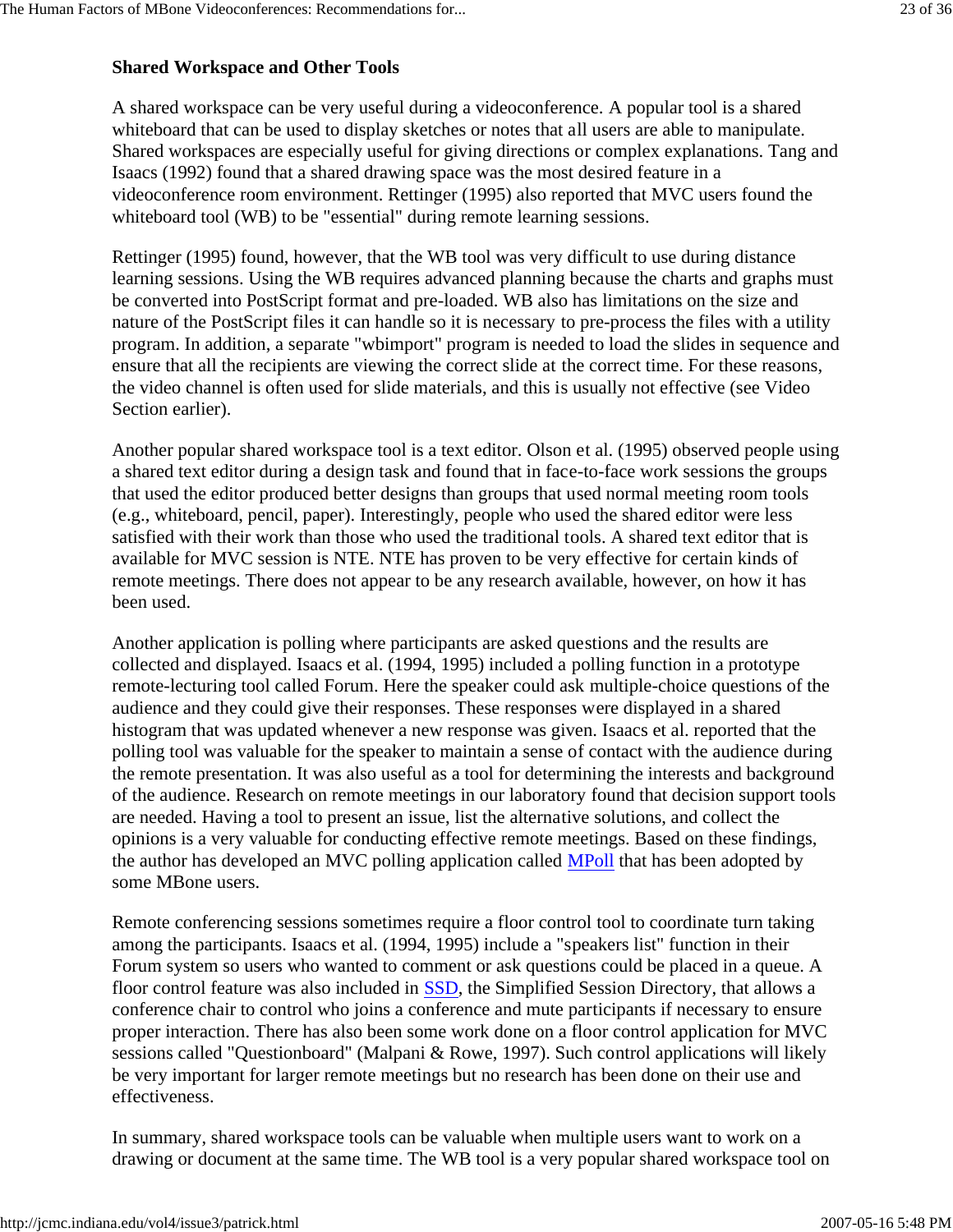the MBone. The WB tool can be used to present slide material but its limitations makes this difficult. More work is needed on making a whiteboard tool that is appropriate for slide material. A shared WWW tool such as mMosaic may be more suitable for slide presentations and this approach deserves more work and attention. In the mean time, originators of MVC broadcasts should take the time necessary to prepare the material for inclusion in the WB tool and install the "wbimport" application that makes effective slide presentations possible. Finally, it is likely that conference control will be a major issue when MVC gains popularity and more research is needed in this area.

## **Research Pertaining to MVC Communication Modes**

Many examinations of videoconferencing note that there are different modes of communication that are related to the nature of interpersonal interactions. Wilbur and Ing (1996) suggest that the "degree of formality" and the "amount of interaction" are important dimensions for understanding the communication modes in videoconferencing. During interactive videoconference sessions the participants contribute relatively equally, while most participants are passive recipients during non-interactive sessions. Formal sessions often involving agendas and specific roles for the participants while informal sessions do not have these constraints. In addition, Rettinger (1995) suggests that "lecture" and "collaborative" are two distinct modes of remote interaction. Understanding these different modes of communication is necessary for understanding the demands on a videoconferencing system and how it will be used.

#### **Interactive and Non-Interactive**

In many ways, the term "non-interactive videoconference" is a paradox since one of the main features of a videoconference service is multi-way interaction in real time over a remote distance. If a session was completely non-interactive then a broadcasting technology may be more appropriate and often cheaper (especially with large audiences). Nevertheless, either by design or by usage, many videoconference sessions turn out to be non-interactive. In these sessions one participant or location does all of the transmitting and the other participants are passive recipients. This is especially true for remote lectures or conference sessions, which are very common on the MBone.

Non-interactive sessions are appropriate for some videoconferencing tasks (see below), but these sessions have different requirements than interactive sessions. For example, for interactive sessions the maximum end-to-end delay that can be tolerated is about 0.3 seconds (Willebeek-LeMair & Shae, 1997). Longer delays can be tolerated for non-interactive sessions because there will be no turn taking by multiple contributors. Thus, it is not appropriate to use the same MVC software with the same parameter settings for interactive and non-interactive sessions. Originators of MVC sessions should consider the nature of the session they are planning and control or suggest software parameters that are appropriate. Precept Software and ICAST have taken this to the extreme by building software that can only be used for non-interactive sessions.

Even when interaction is desired and expected it can be very difficult to achieve. For example, Jameson et al. (1996) described problems in making an interactive session during remote teaching of surgery. They found that students were reluctant to ask questions of the lecturer and this decreased the satisfaction for both the students and the lecturer. One technique for improving interactivity was to have a student facilitator at each remote site who was familiar with the equipment encourage and assist the students to be interactive. Another suggestion was to have a warm-up session where students could become familiar with the equipment. It is not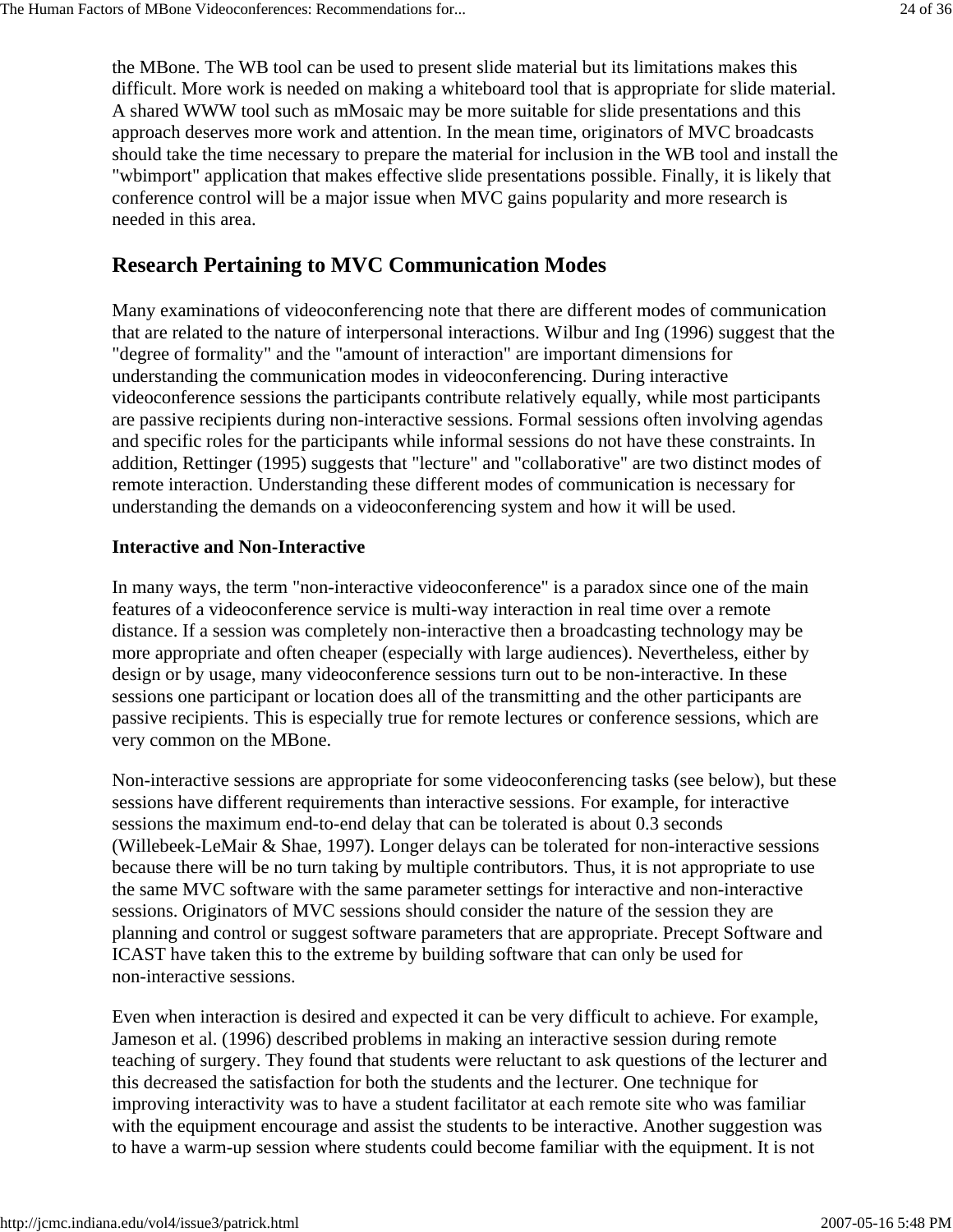clear if these techniques would be successful for MVC sessions but they may be worth exploring.

Another way to encourage interactivity is to explicitly involve the audience. Lecturers can do this by asking questions of their remote participants. Isaacs et al. (1994, 1995) found that certain features in their Forum software, such as a speakers list, written questions, and audience polling, did encourage interaction during remote lectures but the interaction was still different than face-to-face presentations. Isaacs et al. also found that the speakers in their study missed the feedback they get from a live audience. In particular, the speakers complained about the lack of non-verbal feedback like head nods, applause, and laughter that show understanding and appreciation.

#### **Formal and Informal**

A related characteristic of videoconference sessions is the degree of formality. Formal sessions often involve a fixed agenda and specific roles for the participants, while informal sessions are more free form and personal. Informal communications are often personal, oral, brief, and spontaneous. Gale (1992) suggested that, due to turn-taking problems, videoconference sessions tend to be more formal than face-to-face sessions. This is reflected in meetings that are more often agenda-based, tightly organized, and shorter than face-to-face meetings. These may be beneficial features for some situations but studies of work patterns show that informal communications are often the key to success. Groups that are close in physical proximity usually have more informal communications and more successful collaborations than groups not in close proximity. Gale's research leads to two conclusions: (1) videoconference systems are only appropriate for formal situations and will therefore have limited value, or (2) videoconference systems must be improved to support informal communications. Other research has supported both of these conclusions.

Formal communication tasks were found to be more suitable for videoconferencing in a study by Kies et al. (1995). They found that in videoconferencing situations where there are clear roles, such as remote lectures and formal meetings (a thesis defense), there were fewer problems in speaker turn-taking than situations without these formal aspects (a remote laboratory tour). Analysis at the linguistic level has also found more formality in videoconference interactions. For example, O'Conaill et al. (1993) found fewer back channels (such as saying "uh huh" while another person is speaking), less turn-taking, longer speaker turns, and more formal hand-overs when comparing videoconference and face-to-face conversations. It is not clear if the videoconference system required the formal communication style or if the users adopted the style for other reasons.

As a result of findings like these, much effort has been devoted to improving videoconference systems so they can better support informal communications. Wilbur and Ing (1996) suggest that new technologies often evolve from relatively formal, non-interactive systems into something that is less formal and more interactive. For example, the telephone was first envisioned as a system for relaying distant concerts. When telephones were eventually installed in homes they were left for the servants to answer and used rather formally. It was only later that informal telephone calling came into common practice. Wilbur and Ing argue that electronic mail has evolved in a similar way -- from a limited, formal means of communication to a wide-spread, ubiquitous service with a range of informal uses. The suggestion is that videoconferencing needs to experience its own evolution and anything that will help it along will be beneficial.

Various projects have examined supporting informal communications in videoconferencing systems. One approach has been to build a shared media space that closely resembles a shared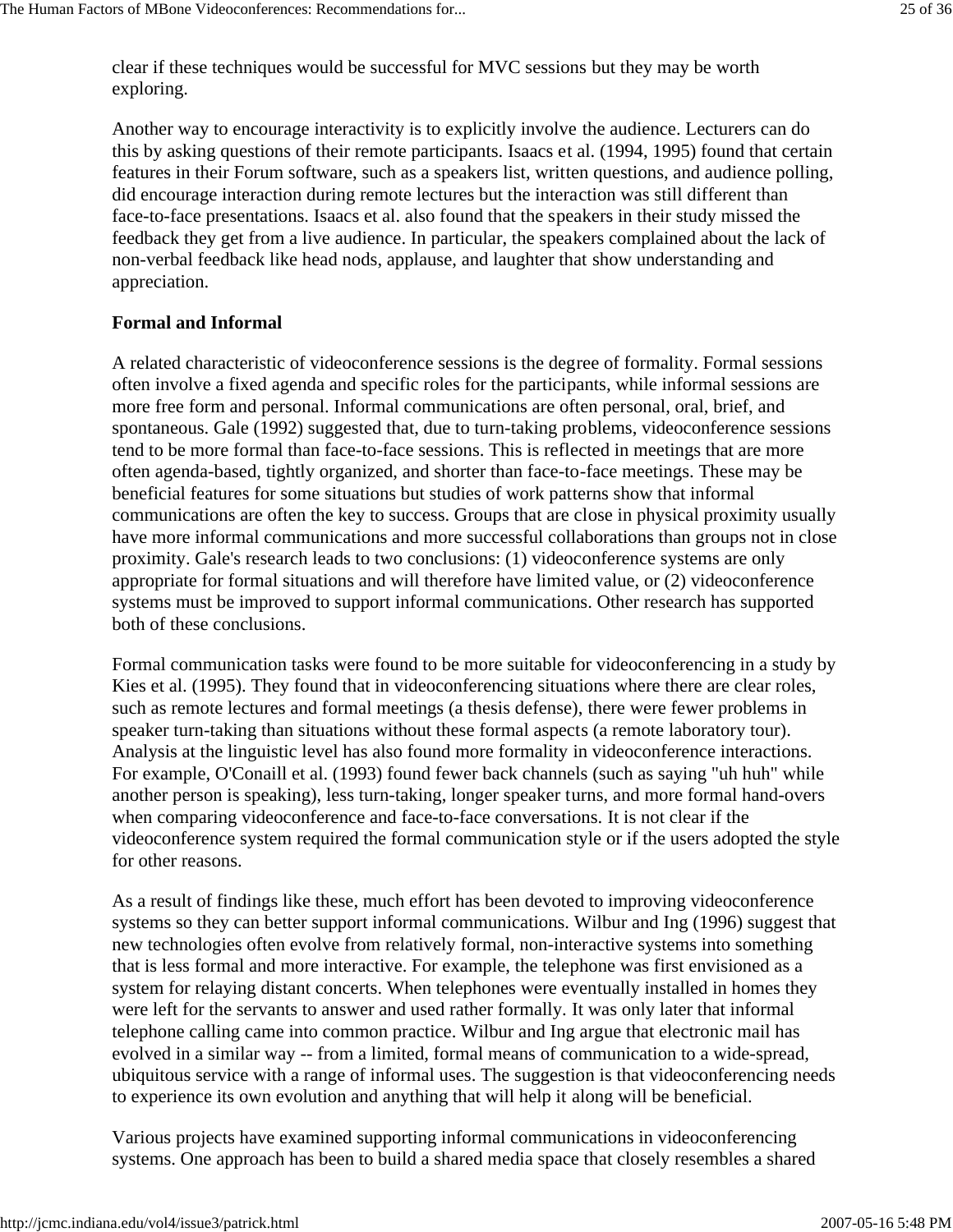physical space. For example, the CAVECAT system developed at the University of Toronto (Mantei et al., 1991) linked offices with permanent audio and video channels. Users of the system could then communicate as they would with physically present colleagues. Another approach has been to develop a virtual environment that resembles a well-known physical environment and then allow the users to interact in this virtual space. For example, the CRUISER system (Root, 1988) uses a virtual hallway that users can travel to find colleagues and interact using multimedia links. It is important to note that a physical space metaphor may be too limiting because people often interact in multiple social environments at the same time and remote communications tools must accommodate this (Kaplan et al., 1997). A third approach is to encourage chance meetings between users based on shared activities. In these systems a monitoring program watches for users who are doing the same activity (e.g., editing the same file) and presents an opportunity for real-time interaction.

A number of social issues arise when informal communication tools are used. Heath & Luff (1992) looked at the issue of privacy when videoconferencing systems are used for informal communications and found that users need to be able to understand and control when the remote link is active. This has led to devices such as chimes that sound when the link is activated so people know they are visible. Buxton (1995) took this further by wiring office doors with switches that also controlled the accessibility via the shared media space. In this way, users' remote accessibility was correlated with their physical accessibility. It is clear from this research that the social implications of informal communications will be an important factor for determining the success of any videoconferencing system.

There has been some work done on supporting informal communications on the MBone. For example, the SDR tool includes a "Quick Call" function that allows informal sessions to be created and users invited to these sessions. A "Session Invitation Protocol" has been proposed as a standard method for such informal communications but it has not been widely adopted. A related tool is CONFMAN, developed at the University of Hanover in Germany. This tool allows MVC users to initiate informal conferences and includes an address book for maintaining a list of frequent contacts. CONFMAN also allows users to indicate if they are available for a conference. A similar tool is TELEPORT, developed at Loughborough University of Technology in the UK. TELEPORT allows conference users to learn if a remote participant is busy or available for a conference. Unfortunately, TELEPORT and CONFMAN were limited duration projects and the software is not widely used. Support for informal communications should be a high priority since it is an important mode of communication that will likely lead to quicker acceptance of the MVC applications.

# **Research Pertaining to MVC Tasks**

The third dimension that is important for understanding the human factors of videoconferencing is the task undertaken when using the system. Observation of MVC sessions over a 1 year period suggests that there are three main types of tasks being attempted: (1) meetings and collaborative work, (2) distance education, and (3) entertainment. These different tasks present different demands on the videoconference system. For example, meetings often require more interactivity and faster response times than distance education sessions. In addition, different sub-tasks within these main categories also present different demands on the videoconference system. For example, Gowan and Downs (1994) found that a corporate videoconference system was only effective for certain types of business meetings (e.g., tactical but not operational). In addition, Kies et al. (1995) found large differences in the use and value of videoconferencing depending on the type of education task being undertaken (lecture, thesis defense, or lab tour). Thus, understanding the task is important for understanding the use and value of a videoconferencing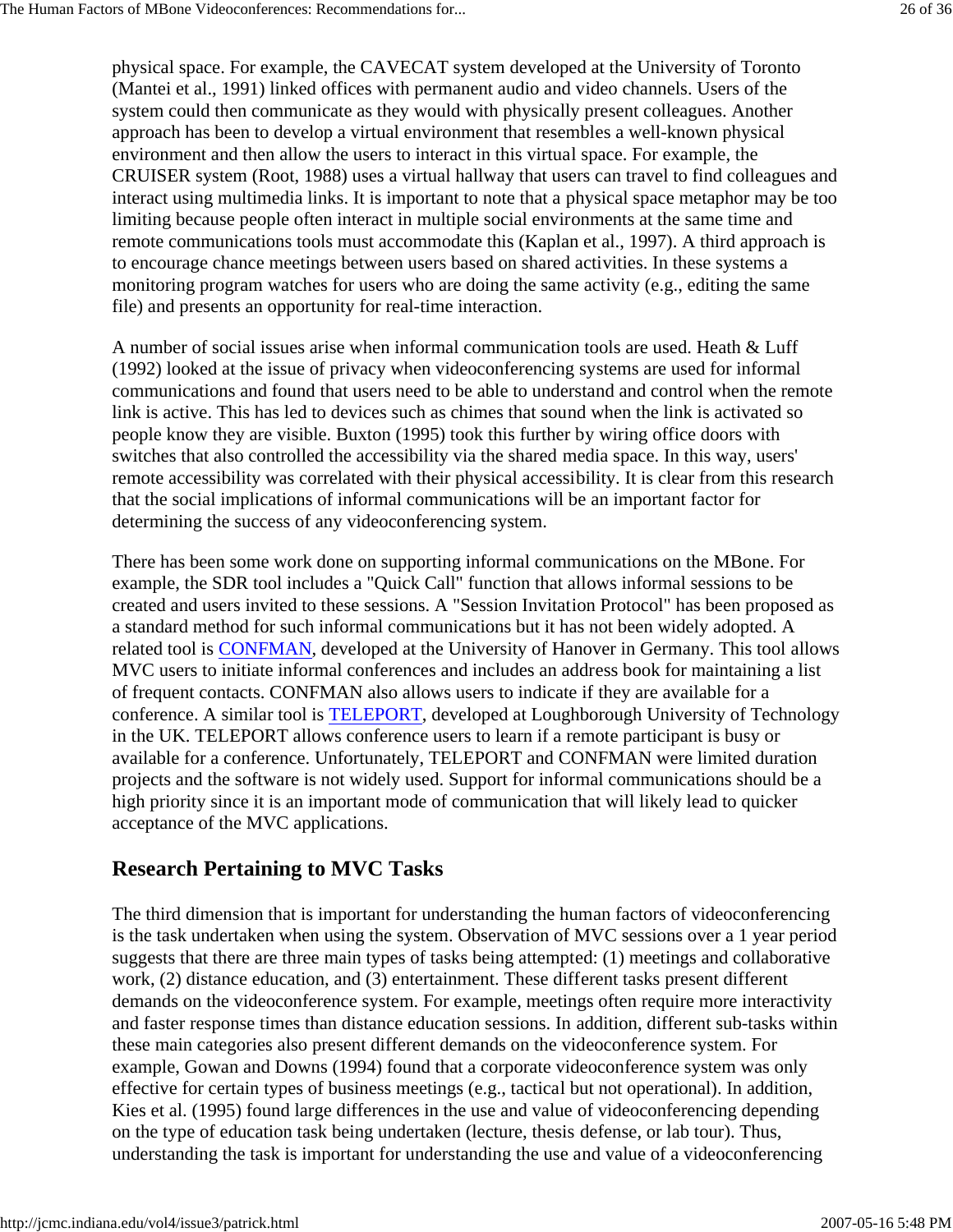system.

The SDR tool that is used for advertising MVC sessions does have a parameter for describing the task of a session. Currently, the software allows a session to be described as a "meeting", "broadcast", or "test". However, this task information is not used for anything other than controlling some icons when the session details are displayed (e.g., Figure 10 shows the broadcast icon displayed in the upper left of the SDR panel). This task information may be useful for setting tool parameters that are most appropriate for the type of session and this possibility should be explored further.

### **Meetings and Collaborative Work**

Meetings and collaborative work sessions are usually oriented around a specific goal or agenda. These sessions tend to be relatively small and interactive. They can be formal or informal and often include one of the shared work tools (whiteboard or text editor). These sessions are usually focused on getting something accomplished so the most important measure of success is usually progress toward a goal.

There has been surprisingly little research on the value of videoconferencing for meetings and collaborative work tasks. In one study Olson et al. (1995) examined performance at a design task where users collaborated in one of three conditions: face-to-face, audio conference, and audio plus video conference (all groups used a shared editor). Analogue audio and video links were used in this study so the media quality was very high. The important result was no difference in the quality of the designs produced in the face-to-face and audio/video conference situation. This suggests that videoconference systems can be very effective for doing collaborative work. However, Olson et al. did find differences in the nature of the interactions between the two groups. Groups using the videoconference system spent more time managing the meeting and clarifying what was meant than the face-to-face groups. Thus, videoconference systems may be less efficient than face-to-face communications while still being suitable for getting the task done.

#### **Distance Education**

Videoconferencing would seem to be an ideal technology for distance education tasks. Educational institutions are interested in serving students in a variety of ways and they are often motivated to expand their geographic appeal. Videoconferencing on the Internet is particularly attractive because educational institutions often have good connections to the Internet and a willingness to experiment with new technologies. Also, using the Internet may be less expensive than traditional broadcasts over cable TV or satellite. In addition, the interactive nature of videoconference systems is attractive for pedagogical reasons. However, actual use of videoconferencing systems for distance education has led to limited success.

Kies et al. (1996) conducted some experiments on using videoconferencing systems for distance learning tasks. They found that varying the level of video quality had no effect on quiz performance, which suggests that a low quality system like the MBone might be suitable. Kies et al. did find, however, that students had difficulty maintaining attention when the video quality was low and their satisfaction decreased. This research also found a high degree of variability among the students in their acceptance of the videoconference technology that was related to their enthusiasm, expectations, and prior experience. Thus, it is likely that learning may suffer for some students if the material is more demanding. In a second study Kies et al. examined use of the MVC tools in a distance learning task between two universities. They again found problems in maintaining attention in the remote classroom and low levels of satisfaction.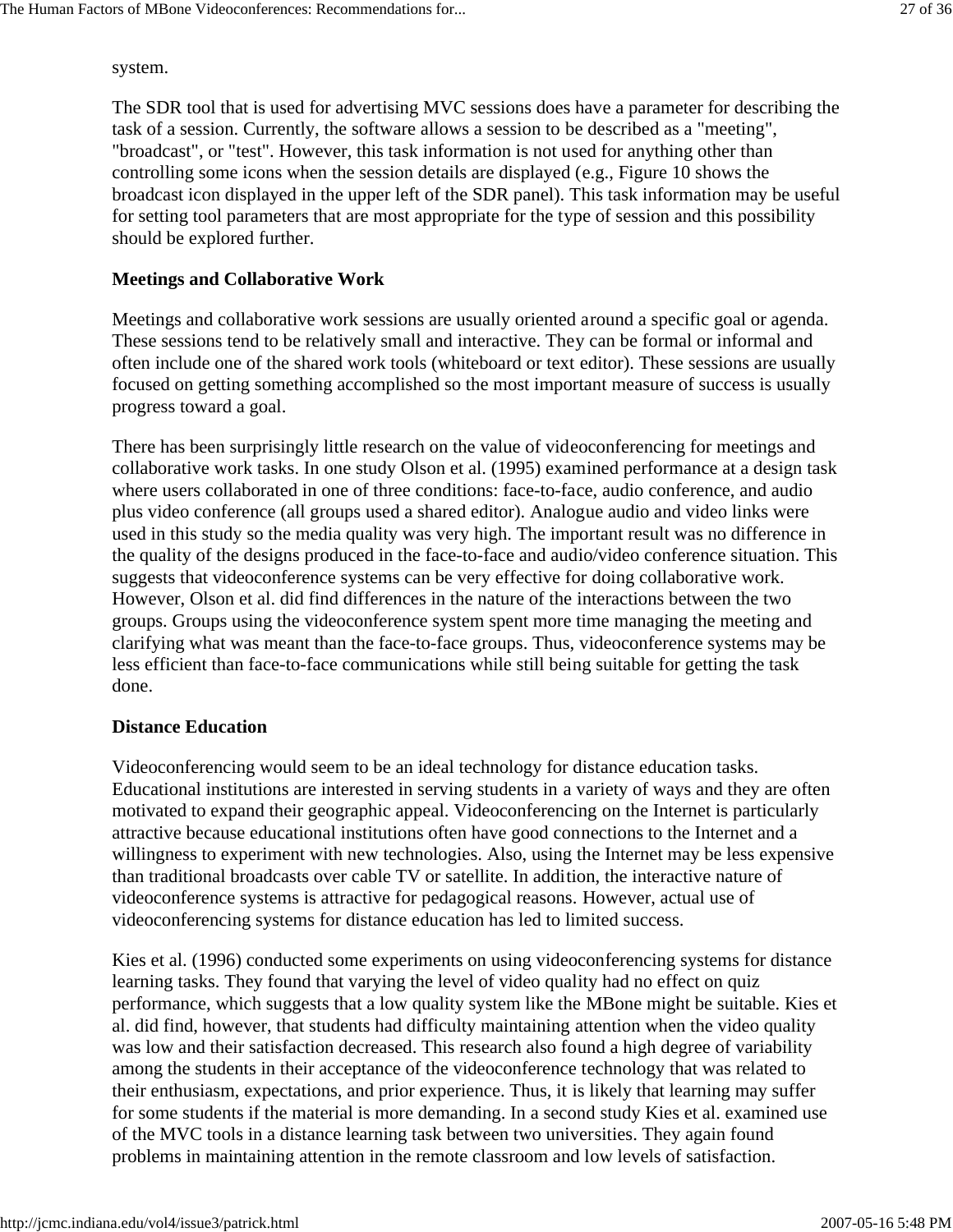Another problem area was asking questions from the remote location.

In a similar study Rettinger (1995) examined the effectiveness of the MVC tools for distance learning. She also examined remote teaching between two universities and found significant problems using the MBone videoconference technology. Students found the video quality to be marginal and long audio delays made interactivity difficult. As a result, there was minimal interaction between the sites and little feedback from the remote audience. There were also turn taking problems because it was difficult for the remote audience to indicate that they wanted to speak. This suggests that a floor control tool might be useful for this task.

On a more positive note, Watson & Sasse (1996) found that language learning was at least as effective using MVC technology than conventional small group classes. This research demonstrated that high-quality audio was essential and that it needed to be synchronized to the video channel, but with these factors in place the students were able to learn effectively.

Isaacs et al. (1995) did a direct comparison of distance learning between their "Forum" software and live presentations. These researchers used surveys, videotapes, and computer logs to compare how the speakers and audiences acted during live and remote presentations. They found that the remote presentations had larger audiences but the remote audience paid less attention to the talk (65%) than the live audience (84%) did. Significant problems were noted in the distance learning situation because of low video quality (4 fps) and no audio/video synchronization. Speakers also complained about the lack of feedback from the remote audience. In addition, there was more audience interaction in the live situations, with more questions and follow-up discussion. Overall, however, users preferred the videoconference presentations to the live presentations.

One important finding from Isaacs et al. (1995) was that the Forum system was well suited for some types of presentations and ill suited for others. The best presentation for videoconferencing was from the Human Resources department of a company because users could attend to the talk as much or a little as they wished. An executive's vision presentation was also well received as a videoconference because it was relatively formal and there was no expectation of significant interactions between the audience and the speaker. The worst type of presentation for videoconferencing was a small-group talk because the videoconference system limited interaction and social contact among the audience. Thus, the type of task is important for understanding the value of videoconferencing.

## **Entertainment**

There has been little research on using videoconference systems for entertainment even though it is one of the common session types found on the MBone. A variety of radio and TV stations can be found transmitting on the MBone. These broadcasters are also heavy users of unicast streaming technologies. Given the ability of broadcasters to create compelling content and the inefficient nature of unicast schemes on the Internet, perhaps more attention should be given to supporting entertainment services on the MBone.

Interactive systems can also be entertaining, as is evident in the popularity of Multi-User Dungeon (MUD) games and "chat" groups on the Internet. Some attempts have been made at building multicast entertainment applications, such as a multicast chat service called "MultiTalk" and an interactive video game called "MiMaze". However, research on the success and limitations of this networking technology for these applications is lacking.

One area of research that is relevant to entertainment is video production techniques. A study by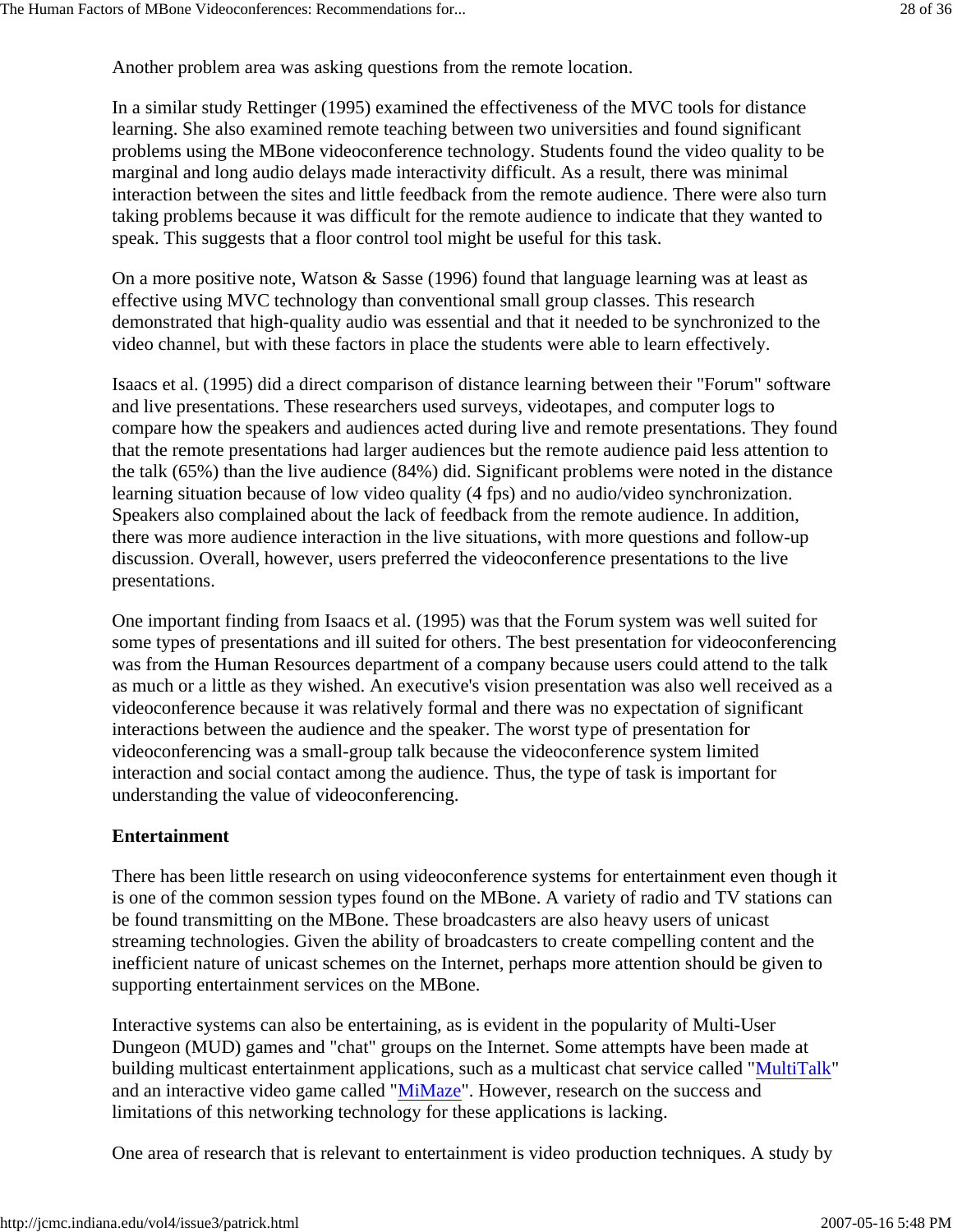Inoue et al. (1995) showed that typical videoconferences produce video images that are static and boring when compared to television productions. This suggests that in order for videoconferences to be successful forms of entertainment more work is going to be needed on the video production techniques.

# **Summary of Recommendations**

This review of the human factors research of videoconferencing systems has led to a number of recommendations that are summarized in this section. These recommendations can be divided into those appropriate for MVC session organizers and those appropriate for software developers. These recommendations are not all specific to multicasting and many may be of interest to people developing or using other videoconference system.

# **Session Organizers**

#### *Video*

Careful consideration must be given to the video component of MVC sessions. Session organizers should consider the role that video will play during the session and adjust the session parameters accordingly. For example, if the visual information is crucial for understanding and enjoying the session then the video channel must be of good quality. Good quality video means at least 6 frames per second of material that is well produced (i.e., proper lighting and camera work). Achieving such quality may require over-riding VIC's default setting of a maximum bandwidth of 128 Kb/s for global sessions (TTL  $\ge$  = 127), which can be done with the -B command line option (e.g., -B 200). Selecting a non-standard video bandwidth must be done with caution since high bandwidth multicast traffic can cause congestion on local and global Internet links, but at times it may be appropriate.

If the visual information is secondary then the video bandwidth is better used elsewhere (e.g., sending redundant audio). In these cases, a bandwidth setting that is less than the 128 Kb/s may be appropriate. This is especially true when there is limited bandwidth and a trade-off between video and audio is necessary. Since audio is almost always crucial to a MVC session, it should take priority over video when trade-off decisions are made.

It may be appropriate to conduct some research on users' reactions to such audio/video tradeoffs. For example, given a fixed total bandwidth and today's congested networks, do users prefer a configuration of 128 Kb/s for video and 71 Kb/s for audio (the typical MVC session parameters) or an opposite configuration of 71 Kb/s for video and 128 Kb/s for audio (using redundant PCM encoding)? Will users appreciate the high-quality audio and consider it to be a good trade-off for the reduced video quality?

Video production techniques are also very important. This includes such factors as lighting, camera placement, and camera control. For interactive sessions it is important to direct the camera at the participant's face. This allows participants to use gaze information to learn who is attending to the session and who is distracted or doing other things. It can also provide important non-verbal communication information (e.g., gestures, facial expressions, and lip movements) that can aid understanding. Using a selection of carefully composed video shots is also important, especially for non-interactive sessions. All too often the video material in a conference is static and boring and this detracts from the potential of the video channel. It may be necessary to have a camera operator or multiple cameras routed through a video switcher to achieve a high quality MVC session.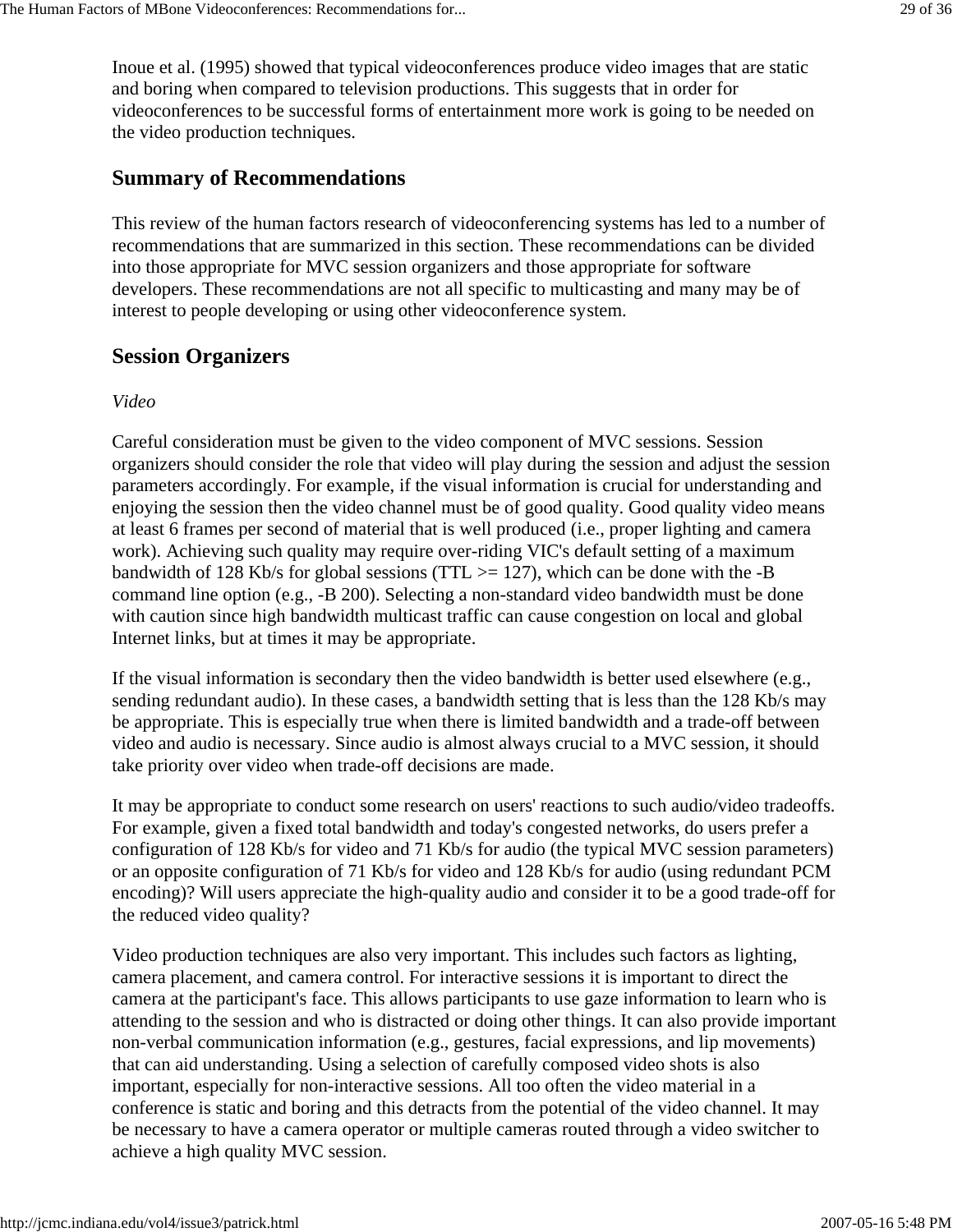Special attention must also be paid to any visual presentation materials (slides or diagrams) that are used during a conference. Too often MVC session organizers attempt to use a video channel for this material, with disastrous results. The most common technique is to point a camera at a projection screen being used in a lecture hall and this usually results in completely unusable material for the remote participants. If video must be used for presentation material then a good quality image must be insured. This can be done using a copy stand and dedicated camera to provide a clear, close-up image of the slides. For live presentations this does require having a second copy of the speaker's materials available, but it is well worth the effort. The video images of the presentation material should either be transmitted as a separate video stream, or alternated with other views using a video-switching device. Precept has built such an alternating scheme into their IP/TV software.

#### *Audio*

High quality audio is essential for a successful MVC session. Audio often carries the bulk of the information during remote sessions and audio problems can make a session annoying or useless. Many audio problems begin long before any computers and compression schemes come into play. The analogue audio signal must be of good quality before it is subjected to compression and transmission. This means using high-quality microphones and audio equipment and spending the time necessary for proper setup and testing. Microphone placement is very important and many MVC sessions suffer from not having microphones devoted to everyone who is speaking (e.g., the speakers, the local audience, and the moderator). In addition, microphones that are not directly in front of the speakers (or attached to them) often result in bad room acoustics and unwanted echo.

Once a good analogue audio source has been created, the next consideration is bandwidth. Bandwidth must be devoted to the audio channel in accordance to the importance of audio for the session. For example, music programs and small group interactive meetings may wish to devote large amounts of bandwidth to the audio channel to ensure that everything is heard. On the other hand, programs that are mainly visual in nature may wish to devote smaller amounts of bandwidth to the audio component. Often a trade-off is necessary between the bandwidth devoted to audio and video. The session organizers must decide the relative importance of these two media and use the tools accordingly.

Audio bandwidth is determined in the MVC tools by selecting a compression scheme and possibly a redundancy scheme. VAT and RAT offer a variety of compression schemes ranging from LPC to PCM and these schemes result in relatively low and high quality audio respectively. The Free Phone tool also supports higher quality audio up to CD and DAT sampling rates. In addition, RAT and Free Phone support a redundant coding scheme where audio packets can be reconstructed if necessary, and empirical research has shown that this can greatly improve the perception of the audio material. Given the high levels of packet loss currently encountered on the Internet and the availability of RAT and Free Phone, audio redundancy schemes should be used in MVC sessions whenever possible.

The audio buffers should also be configured depending on the nature of the session (this is easily done in Free Phone). Larger playout buffers and tolerance for longer delays may be appropriate for non-interactive sessions, and the tools should be used accordingly. Again, session organizers should consider the type of session they are creating and recommend or control the software settings as required.

Another audio consideration is the priority given to local and remote audio. For interactive sessions full-duplex audio is preferred because there is some likelihood that multiple speakers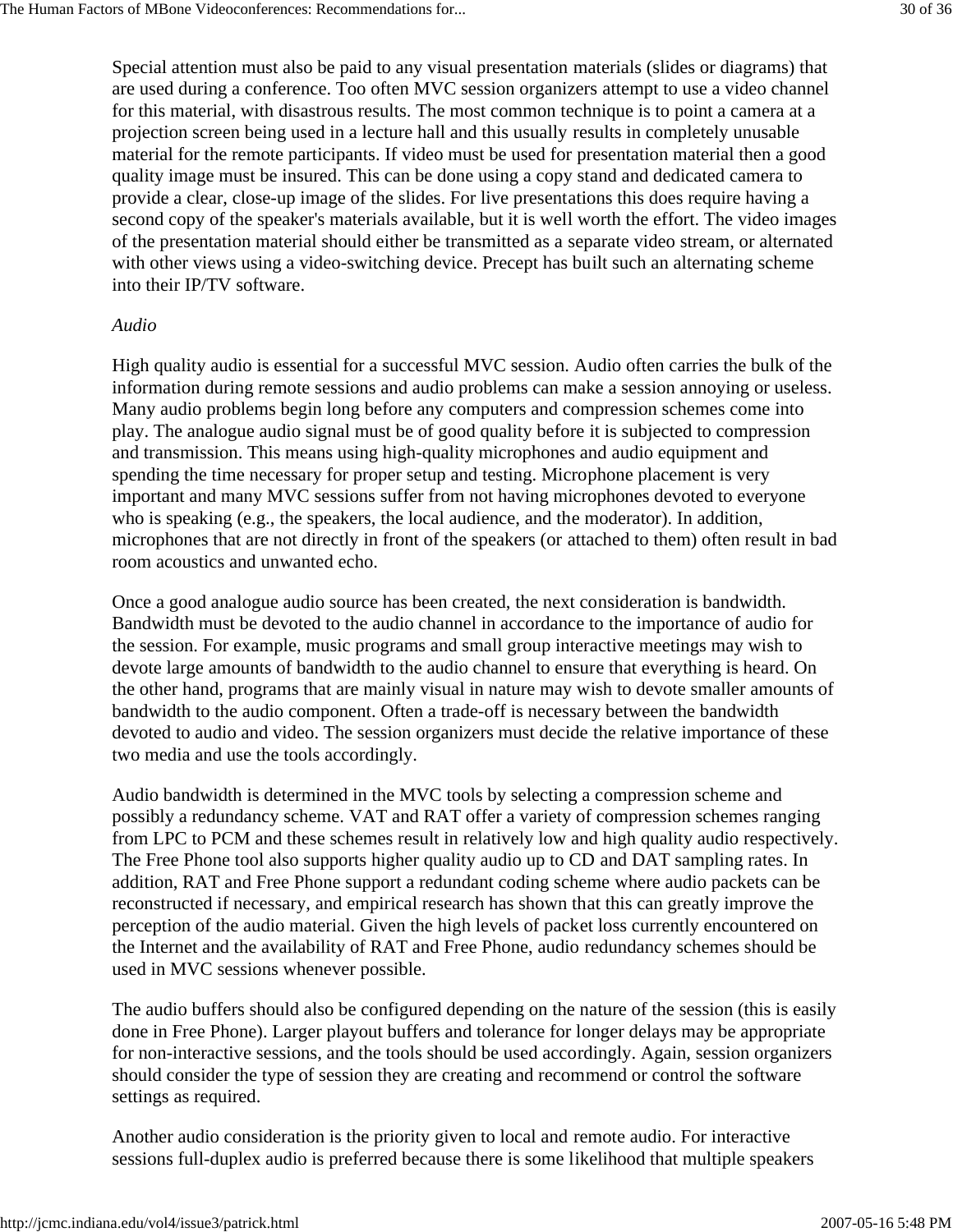will speak at the same time (especially given the turn-taking problems that are usually encountered in videoconferencing sessions). It is usually necessary to use headphones or echo cancellation devices to avoid feedback when using full-duplex audio and these should be made available. If headphones are not used then half-duplex audio is necessary to avoid feedback. The RAT and VAT tools allow the user to give priority to the local microphone or the remote audio whenever there is contention. In "mike mutes net" mode the priority is given to local audio and in "net mutes mike" mode priority is given to remote audio. The choice among these audio modes should be made according to the amount of interactivity anticipated during the session and the role taken by the user. In interactive sessions the "mike mutes net" setting may be most appropriate to allow effective turn taking. For non-interactive sessions the active user should also use the "mike mutes net" setting to avoid interruptions, while the passive audience should use the "net mutes mike" setting to avoid any accidental interruptions of the speaker.

Another important audio setting is silence suppression. When turned on, the audio software will stop transmitting when incoming audio is not detected. This can be useful for avoiding wasted bandwidth that would be used to transmit silence, but it is not appropriate for certain types of material, such as quiet music. Silence suppression should be turned off when the audio material is expected to be constant, and/or when the audio levels may be low. Turning off silence suppression is often appropriate in videoconferences where there are multiple people at a remote site who all have to be heard, or when the background audio is important for the session (e.g., a telepresence application designed to give a feeling of being there).

#### *Workspace*

The WB tool is capable of handling presentation material and it allows users to import PostScript slides. In addition, the 'wbimport' utility will pre-load the slides and ensure that all the users are viewing the correct slide at the correct time. Also, during the session the WB tool can be used to annotate the presentation material and for simple interactive communications. Unfortunately, converting slides to the PostScript format can be a laborious task and WB has a default file size limit (32,768 bytes). In addition, WB is hard to install (especially the PostScript support) and only available for UNIX computers. The result is that WB is not used often enough for visual materials.

Some of these limitations in WB can be overcome with effort. For example, the file size limitation imposed when importing PostScript files can be overridden with a little-known run time option "-P". Thus, running "wb -P 100000" will allow a user to import PostScript files up to 100,000 bytes. WB users must do this with caution because the tool can be slow when transmitting large files and cause network congestion. However, given the serious problems encountered when using video for presentation materials, using this WB option must be seriously considered. Some network delay problems can be avoided if the slides are made available before the MVC session and users are encouraged to page-through the material and pre-load the images before the session begins.

The task of preparing material for presentation via WB can also be improved with some advanced work. For example, the author has developed a procedure for preparing WB material from PowerPoint presentation files. The first step is to prepare a PostScript printer file using an appropriate printer driver and the "archive format" of PostScript compatibility. The resulting printer file should then be split into separate files for each page, compressed, and indexed for the 'wbimport' program. A Perl script has been developed to do this automatically and it can be accessed at http://debra.dgbt.doc.ca/mbone/pstowb.txt. This script uses the 'pssplit' and 'lzps' utility programs that come with wbimport.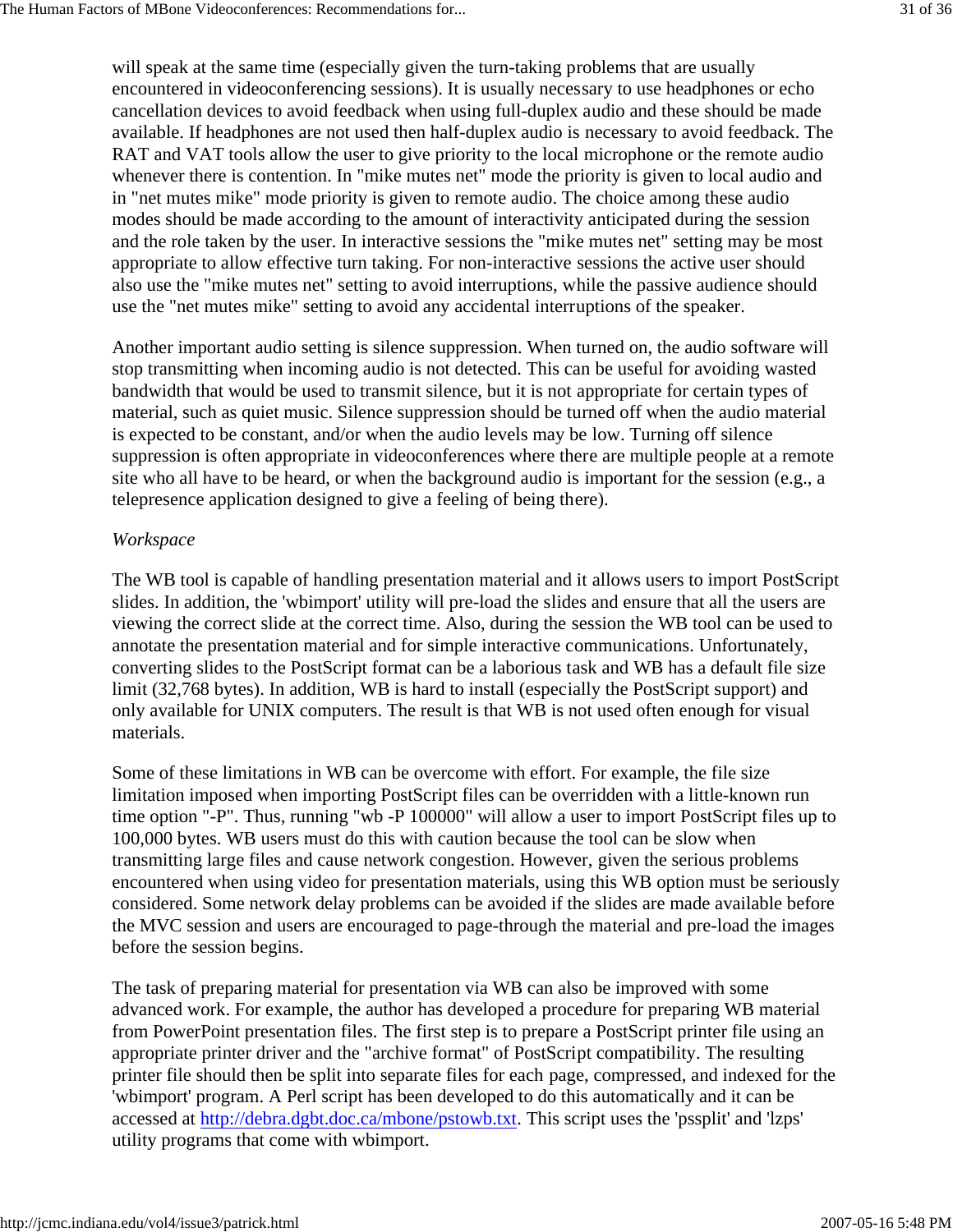A new tool is being developed by Julian Highfield in the UK to eliminate some of these problems with WB. WBD

is compatible with WB but does not enforce the strict PostScript file size limits found in WB. WBD is currently in the Alpha stage of development and not suitable for global conferences yet, but it may be a good alternative in the future.

Another alternative to WB is NTE, the network text editor. This tool would be suitable if the presentation material can be converted to a textual format, which may be the case for speaking notes and point-form charts.

Another approach for handling presentation materials is to use HTML files and a shared WWW tool. HTML is a commonly used layout format and WWW tools allow the inclusion of any arbitrary graphics (not just PostScript). There have been a few shared WWW tools developed for the MBone, including Shared Mosaic and mMosaic. However, the most promising application is WebCanal,

a tool that is capable of multicasting the content of WWW pages to session participants (not just the URL). The MBone community has not adopted WebCanal yet but an application like this may be the best alternative for displaying presentation material during MVC sessions and it should be investigated further.

### **Modes**

It is clear that the same software parameters are not appropriate for interactive and non-interactive sessions. MVC session organizers should consider the mode of their session and arrange for the software tools to be launched, or configured by the users, with the appropriate settings. For example, for non-interactive sessions half-duplex audio with large buffers and "receive only" tool settings are appropriate.

When an interactive session is planned, the organizers should be aware that explicit measures might be needed to encourage the interaction. Organizers should consider such techniques as warm-up periods, tool familiarization, and direct prompting to ensure that interaction does take place. Some software tools are also becoming available for supporting interaction. In particular, tools that support floor control, a speakers' list, question asking, and audience polling should be considered when planning interactive sessions.

#### *Tasks*

Session organizers should also consider the task being undertaken during the MVC session. Some tasks seem to be more appropriate for videoconferences, including tasks that are relatively formal and structured, have clear roles and responsibilities, are easily managed, and involve relatively well understood material and concepts. If a task has opposite characteristics, session organizers may have to take extra steps to ensure a successful session, or even consider another type of communication.

#### **Software Developers**

There are a number of recommendations for software developers resulting from this research. First, there is major distinction between interactive and non-interactive use of videoconference software. Having a non-interactive mode for a software tool will reduce expectations of interactivity when it is not appropriate and reduce conduct errors, such as transmitting when receive-only is expected. The appropriate software settings for interactive and non-interactive use should be grouped for easy configuration and made accessible as a command-line option and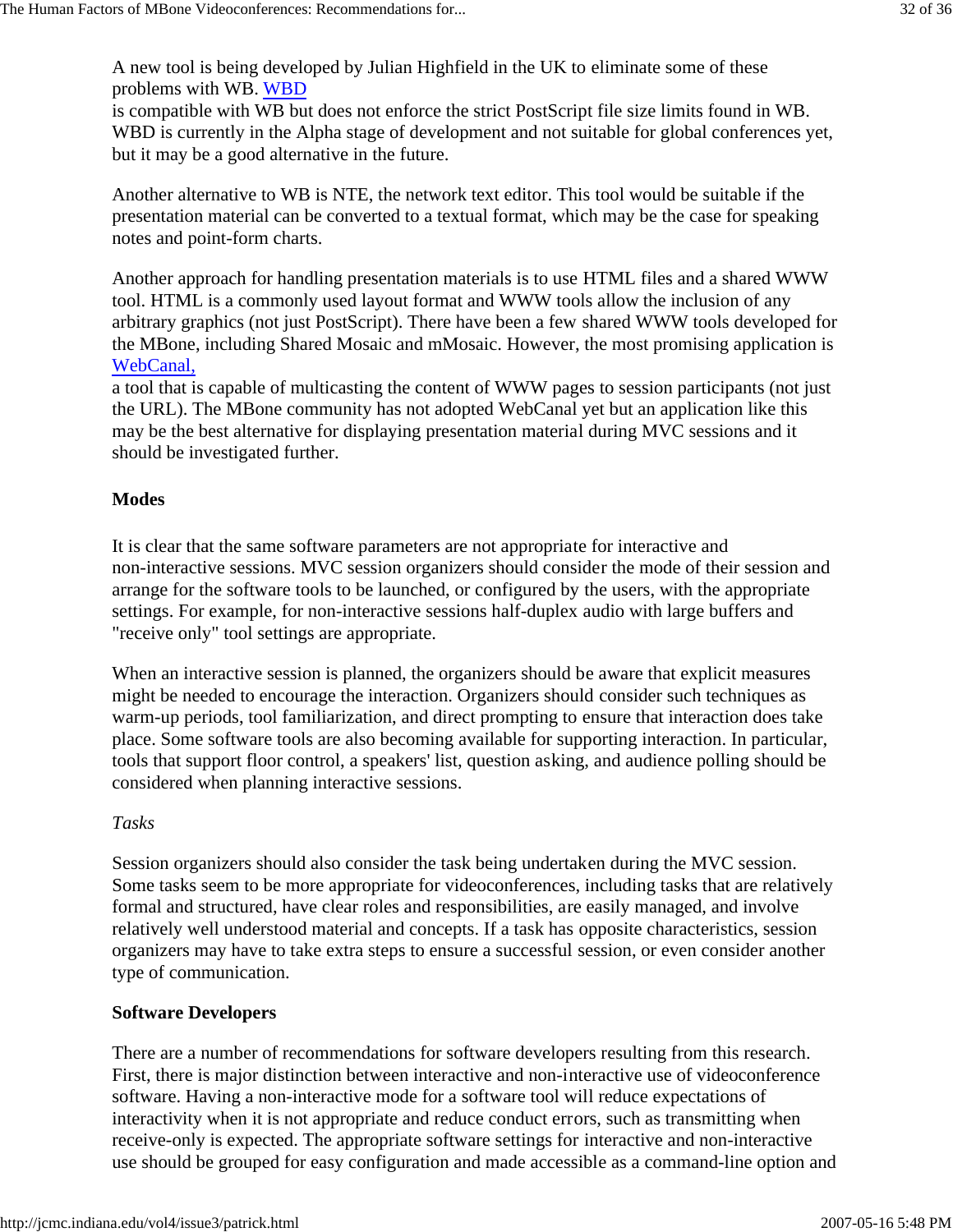user-adjustable feature.

Conference organizing tools, such as SDR, should be enhanced to use information about the modes and tasks involved in MVC sessions. SDR has started to include some of these features but more information should be collected about the type of session and more tool parameters should be controlled at start-up. In addition, because informal communication is very important, more support is needed for rapid informal session creation. Tools will also be needed so users can control their accessibility for new sessions and their visibility during established sessions.

Video software should be developed that provides at least 6 fps of video over reasonable bandwidths. Synchronization with an audio channel is also important and should be included in any new software.

There is a clear need for more work on a reliable and easy method for presenting slide-type materials. Such software might be based on the WWW protocols, and efforts like WebCanal seem to be promising. Conference support tools are also needed for handling such tasks as turn taking, question queues, and audience polls. Again, some work has been done in these areas but often the tools have not been completed or publicized widely.

Network congestion and packet loss are serious problems. Quality of Service (QoS) schemes will help the problem by allowing bandwidth to be dedicated to a session, but users will have to support the protocols and be willing to pay for the extra service. In the short term other solutions must be found. The RAT and Free Phone tools provide redundant audio encoding that can greatly improve the audio communication. This is a good example of what needs to be done.

Another approach is to dynamically adjust the MVC tools depending on the congestion that is encountered. Busse et al. (1996) explains how this can be done using the RTCP protocol that is used in most of the MVC tools. They demonstrate an algorithm that adjusts the video transmission bandwidth according to reception loss over both Internet and ATM networks. They also discuss how multiple recipient reports, such as in a broadcast application, would have to be handled (e.g., average the loss reports or tune for worst case reception). This scheme is starting to be explored in some MVC tools, most notably the Free Phone and Rendez-Vous tools being developed at INRIA, and this is very promising work that should be pursued.

In addition, users need feedback about how well they are being received so that conference overhead messages (i.e., "can you hear me") are avoided (Vetter, 1995). Such feedback should include measures of loss and delay. Feedback information is being distributed in the RTCP protocol that is used by some MVC tools, and this should be exploited to build more informative tools.

Finally, use of the MVC software and protocols has primarily been restricted to academic events and demonstrations. Software developers should consider entertainment uses of these new technologies, since this may lead to more rapid adoption of the protocols and standards.

# **References**

Bruce, V. (1996). The role of the face in communication: Implications for videophone design. *Interacting with Computers, 8*, 166-176.

Busse, I., Deffner, B., & Schulzrinne, H. (1996). Dynamic QoS control of multimedia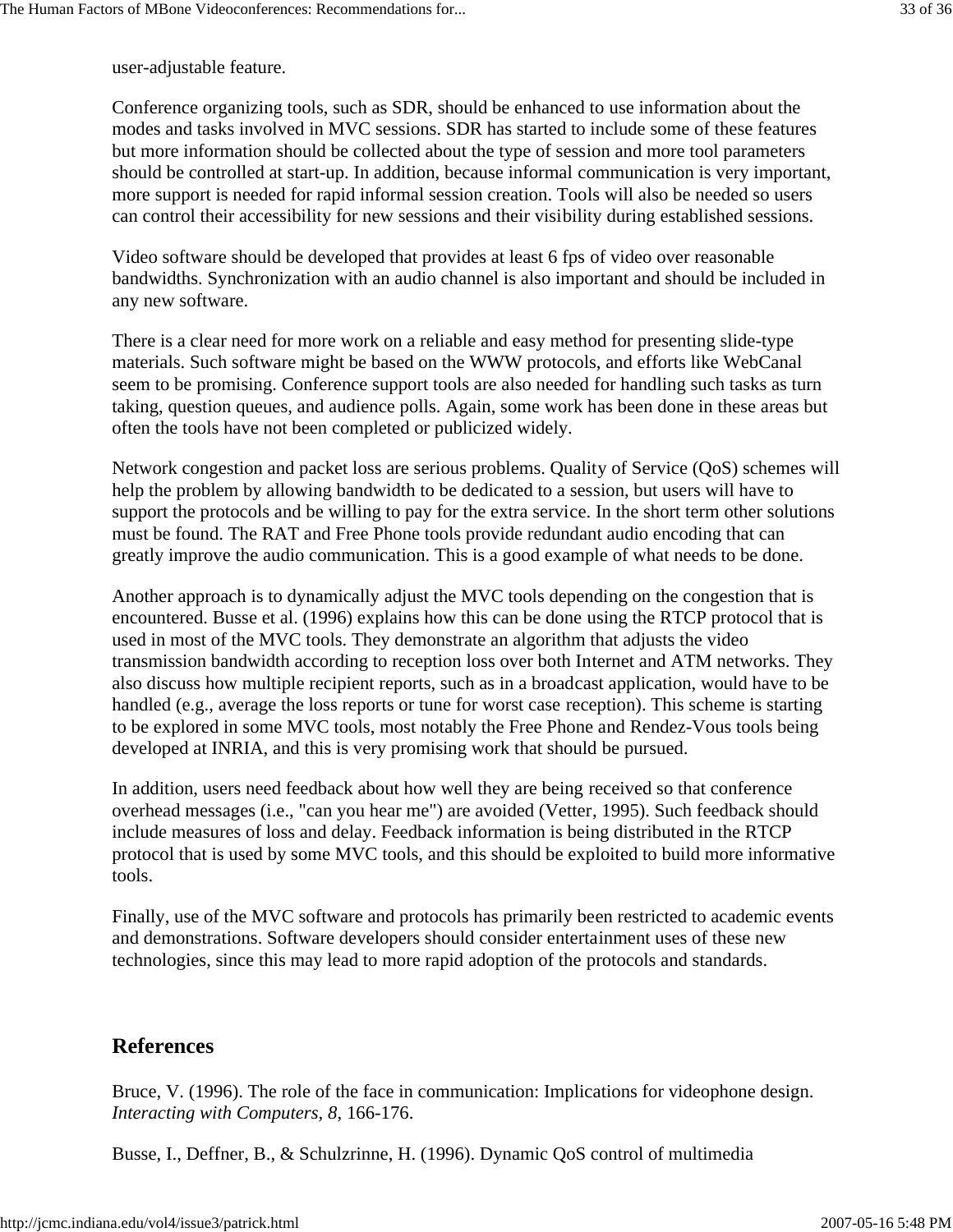applications based on RTP. *Computer Communications, 19*, 49-58.

Buxton, B. (1995). Scientific director's report: Living in augmented reality. *Ontario Telepresence Project Final Report.* http://www.dgp.toronto.edu/tp/tphp.html

Gale, S. (1990). Human aspects of interactive multimedia communication. *Interacting with Computers, 2*, 175-189.

Gale, S. (1992). Desktop video conferencing: Technical advances and evaluation issues. *Computer Communications, 15*, 517-526.

Gowan, J.A., & Downs, J.M. (1994). Video conferencing human-machine interface: A field study. *Information & Management, 27*, 341-356.

Harper, R., Hughes, J., & Shapiro, D. (1991). Harmonious working and CSCW: Computer technology and air traffic control. In J. Bowers and S. Benford (eds.), *Studies in Computer Supported Cooperative Work: Theory, Practice and Design*. Amsterdam: North Holland, 225-234.

Heath, C., & Luff, P. (1992). Media space and communicative asymmetries: Preliminary observations of video-mediated interaction. *Human-Computer Interaction, 7*, 315-346.

Inoue, T., Okada, K., & Matsushita, Y. (1995). Learning from TV programs: Application of TV presentation to a videoconferencing system. *Proceedings of UIST'95, ACM Conference on User Interface and Software Technology*, Pittsburgh PA, Nov. 14-17, 147-154. http://www.acm.org/pubs/articles/proceedings/uist/215585/p147-inoue/p147-inoue.pdf

Isaacs, E.A., Morris, T., & Rodriguez, T.K. (1994). A forum for supporting interactive presentations to distributed audiences. *Proceedings of the Conference on Computer Supported Cooperative Work (CSCW '94)*, Oct. 22-26, Chapel Hill, NC, 23-34. http://www.acm.org/pubs/articles/proceedings/cscw/192844/p23-tang/p23-tang.pdf

Isaacs, E.A., Morris, T., Rodriguez, T.K., & Tang, J.C. (1995). A comparison of face-to-face and distributed presentations. *Proceedings of CHI '95, ACM Conference on Human Factors in Computing Systems*, May 7-11, Denver, CO, 354-361.

Jameson, D.G., Hobsley, M., O'Hanlon, P., & Buckton, S. (1996). Real-time interactivity on the SuperJANET network. *Interacting with Computers, 8*, 285-296.

Kaplan, S.M., Fitzpatrick, G., Mansfield, T., & Tolone, W.J. (1997). MUDdling through. *Proceedings of the Thirtieth Annual Hawaii International Conference on System Sciences (HICSS '97), Vol II*, IEEE Computer Society Press, 539-548.

Kies, J.K., Kelso, J., & Williges, R.C. (1995). The use of scenarios to evaluate the effects of group configuration and task on video-teleconferencing communication effectiveness. Paper presented at the *Third Annual Mid-Atlantic Human Factors Conference*, Blacksburg, VA, March 26-28. http://hci.ise.vt.edu/~hcil/MidAtlantic\_Paper.html

Kies, J.K., Williges, R.C., & Rosson, M.B. (1996). *Controlled laboratory experimentation and field study evaluation of video conferencing for distance learning applications.* HCIL Hypermedia Technical Report HCIL-96-02. Human-Computer Interaction Laboratory, Department of Industrial and Systems Engineering, Virginia Polytechnic Institute and State University, Blacksburg VA. http://hci.ise.vt.edu/~hcil/htr/HCIL-96-02/HCIL-96-02.html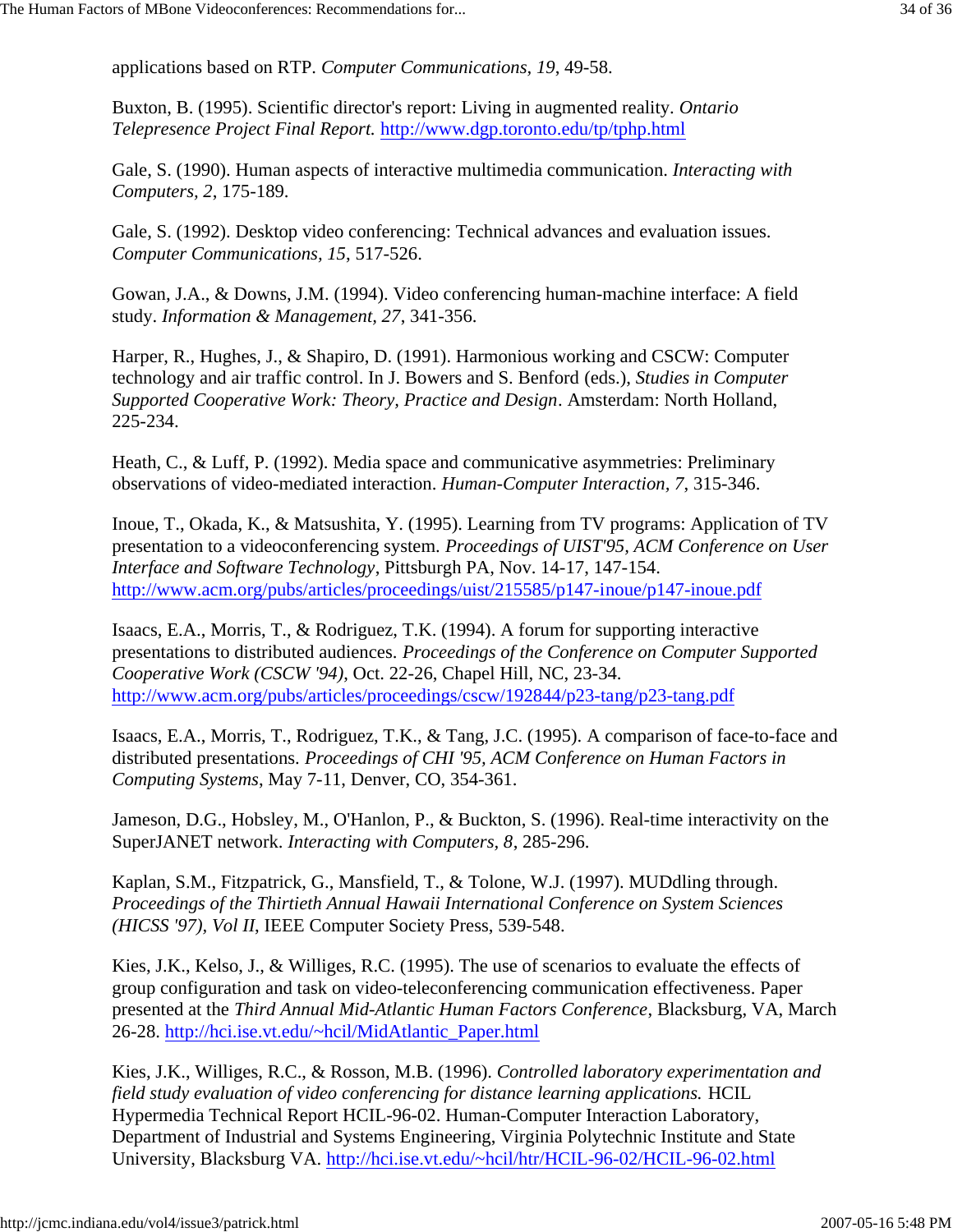Kumar, V. (1996). *MBone: Interactive multimedia on the Internet*. Indianapolis, IN: New Riders.

Macedonia, M.R., & Brutzman, D.P. (1994). MBone provides audio and video across the Internet. *IEEE Computer,* 30-36*.*

Malpani, R., & Rowe, L. (1997). Floor control for large-scale MBone seminars. *Proceedings of the Fifth Annual ACM International Multimedia Conference*, Seattle, WA, November 8-14. http://www.acm.org/sigmm/MM97/papers/malpani/qsbmm97.html

Mantei, M.M., Baecker, R.M., Sellen, A.J., Buxton, W.A.S., Milligan, T., & Wellman, B. (1991). Experiences in the use of a media space. *Proceedings of CHI'91, ACM Conference on Human Factors in Software*, 203-208.

Ochsman, R.B., & Chapanis, A. (1974). The effects of 10 communication modes on the behaviour of teams during co-operative problem-solving. *International Journal of Man-Machine Studies, 6*, 579-619.

O'Conaill, B., Whittaker, S., & Wilbur, S. (1993). Conversations over video conferences: An evaluation of the spoken aspects of video-mediated communication. *Human-Computer Interaction, 8*, 389-428.

Olson, J.S., Olson, G.M., & Meader, D.K. (1995). What mix of video and audio is useful for small groups doing remote real-time design work? *Proceedings of CHI'95, ACM Conference on Human Factors in Software,* 362-268.

O'Malley, C., Langton, S., Anderson, A., Doherty-Sneddon, G., & Bruce, V. (1996). Comparison of face-to-face and video-mediated interaction. *Interacting with Computers, 8*, 177-192.

Rettinger, L.A. (1995). *Desktop videoconferencing: Technology and use for remote seminar delivery*. Unpublished master's thesis, North Carolina State University, Raleigh, NC. http://www2.ncsu.edu/eos/service/ece/project/succeed\_info/larettin/thesis/abs.html

Root, R.W. (1988). Design of a multi-media vehicle for social browsing. *Proceedings of the Second Conference on Computer-Supported Cooperative Work,* Portland, Oregon, 25-38.

Smith, R.B., O'Shea, T., O'Malley, C., Scanlon, E., & Taylor, J. (1989). Preliminary experiments with a distributed, multi-media, problem solving environment. *Proceedings of the First European Conference on Computer Supported Cooperative Work: EC-CSCW '89*, London, UK, September, 19-34.

Tang, J.C. & Isaacs, E.A. (1992). Why do users like video? Studies of multimedia-supported collaboration. *Computer Supported Cooperative Work (CSCW), 1*, 163-193.

Tang, J.C., Isaacs, E.A., Rua, M. (1994). Supporting distributed groups with a montage of lightweight interactions. *Proceedings of CSCW 94* (Chapel Hill, North Carolina, USA), 23-34.

Vetter, R.J. (1995). Videoconferencing on the Internet. *Computer,* (January), 77-79.

Watson, A., & Sasse, M.A. (1996). Evaluating audio and video quality in low-cost multimedia conferencing systems. *Interacting with Computers, 8*, 255-275.

Wilbur, S., & Ing, S. (1996). Real-time video for informal workgroup communication: A survey of recent advances. *Computer Networks and ISDN Systems, 28*, 491-497.